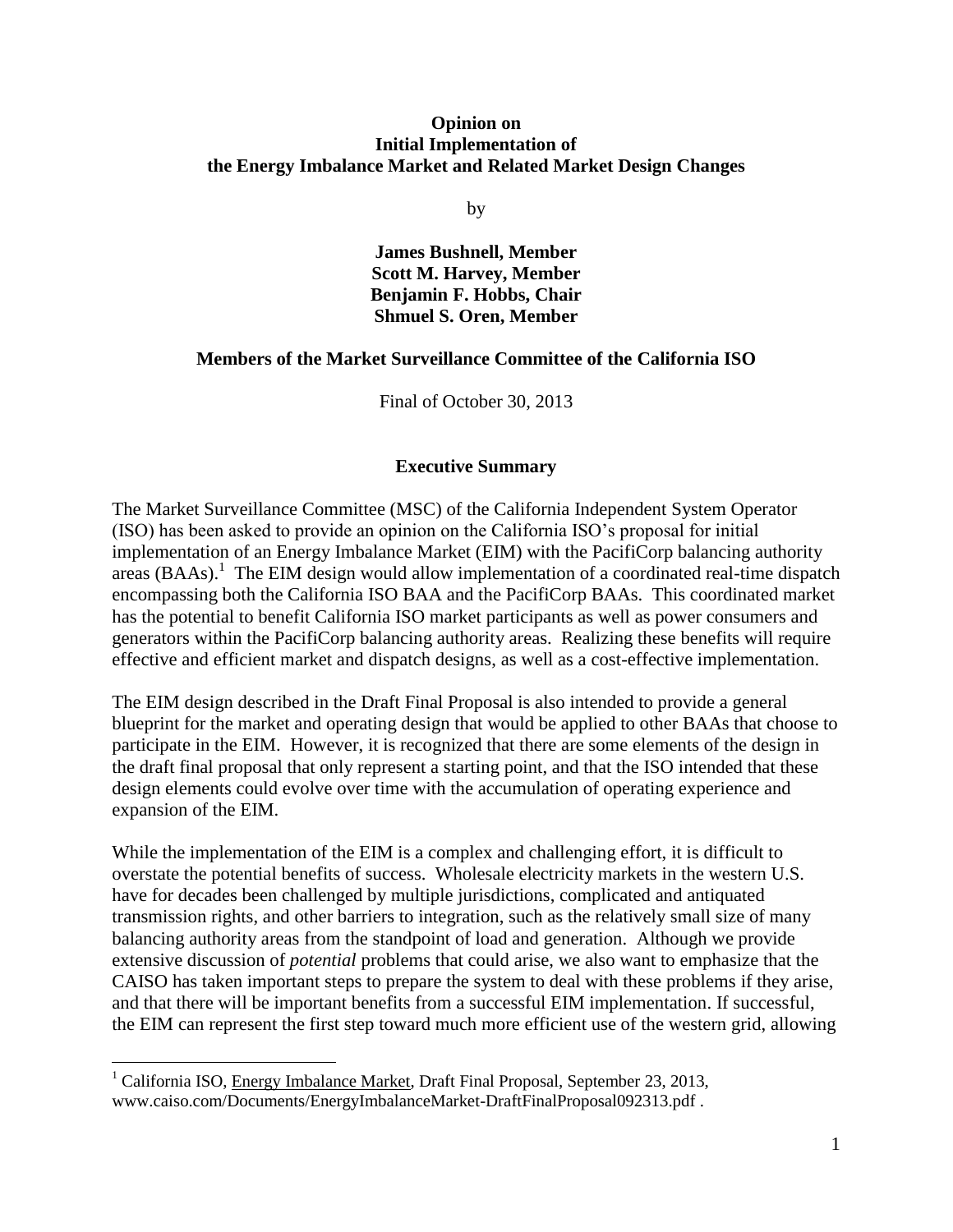customers throughout the west to benefit from the vast potential of a diverse resource mix. We therefore strongly support the goals of this initiative, and recommend that the Board of Governors approve the proposed EIM design.

Expanding the geographic scope of the real-time dispatch has the potential to improve market efficiency and lower costs to consumers, in part because the real-time dispatch will be better able to take advantage of the spatial diversity of variable renewable production. This is particularly important in the WECC, with the planned rapid expansion of solar and wind resources in the next decade. Expanding the balancing market increases the pool of energy resources that can be dispatched to balance the inherent variability and uncertainty of renewable resources output. The larger the geographic region that can be successfully integrated, the greater these benefits are likely to be. Indeed, in principle, the benefits of market enlargement from the standpoint of accommodating variations in renewable output may rise sharply with the geographic scope of the integrated region. This is because correlations of both renewable output and load are likely to be lower between geographically distant areas.

However, it is important to remember that this market design is not being drawn upon a blank slate. The establishment of a geographically expanded balancing market involves many steps, and is made more complicated by the need to accommodate and respect existing rights and practices on the western grid. It will not immediately resolve all of the integration problems and pricing inconsistencies created at the "seams" between market regions. Further, there are some risks associated with the implementation of the EIM changes that will need to be carefully monitored and analyzed by the California ISO as this design moves toward implementation, and addressed as necessary.

For example, some efficiency benefits can be lost because, according to the current proposal, the CAISO and PacifiCorps BAAs will develop forward schedules separately using distinct procedures that may be inconsistent in important ways from the procedures to be used in their combined imbalance market. If there are significant interactions in congestion impacts between the BAAs in real-time, it will be important that constraints that are likely to be significant in the balancing market be visible and considered in day-ahead scheduling, to the extent possible. If such constraints are not considered in the day-ahead market or base schedules, but are accounted for in the integrated real-time balancing market, then discrepancies between day-ahead market/base schedules and real-time dispatch may result in congestion revenue shortfalls and uplift costs, as well as potential cost shifts between transmission customers and energy consumers or producers.<sup>2</sup> In the body of this opinion, we describe in detail the ways in which these may occur.

<sup>&</sup>lt;sup>2</sup>Note that these interactions can occur today without an EIM since flow effects of external transactions are not considerd in the California day-ahead market and flow effects of the ISO schedules are not limited by external constraints. Therefore the EIM provides an opportunity to improve the modeled flows and their effects.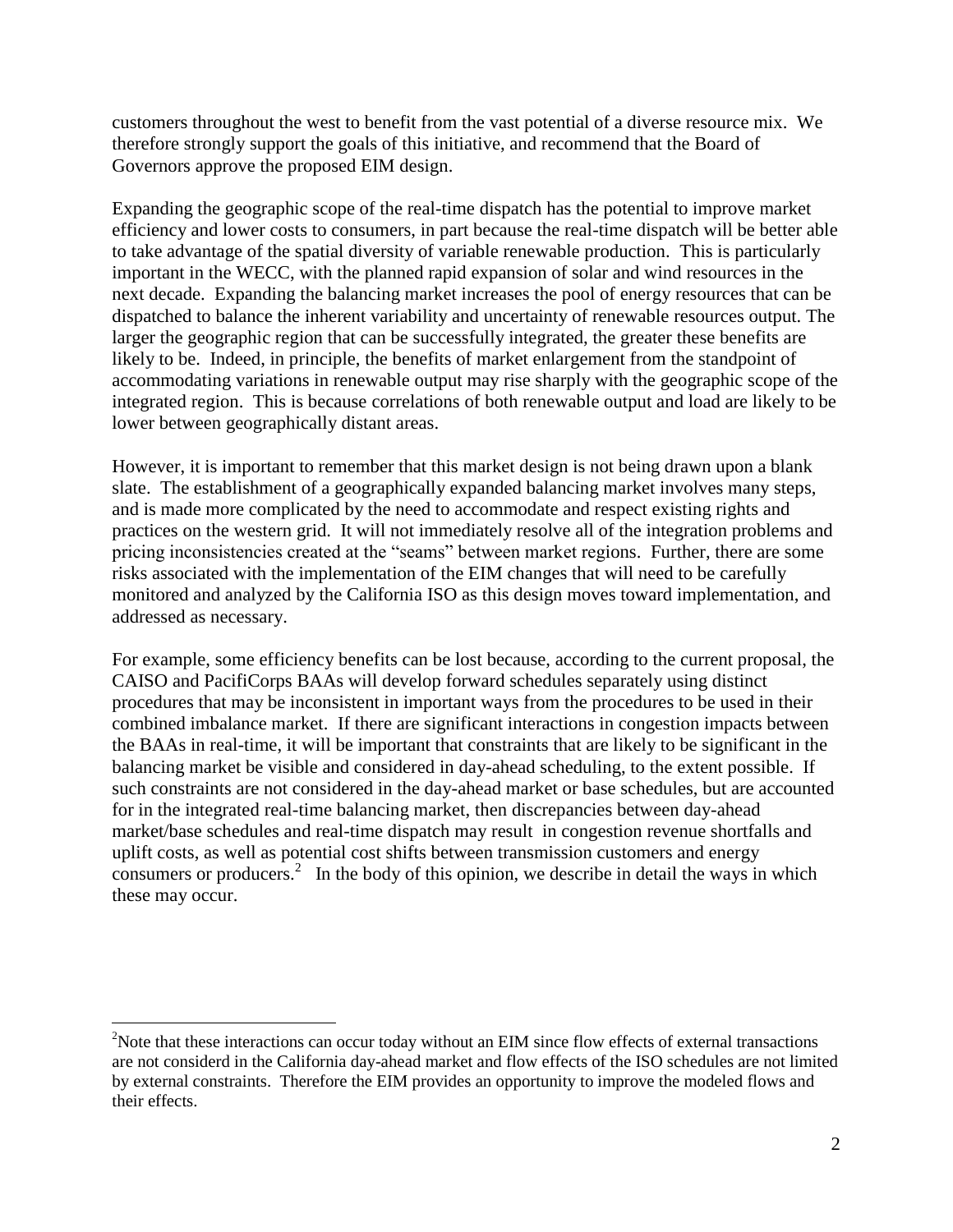Further, the current California ISO approach to local market power mitigation assumes that markets are fully competitive at the balancing area level. That approach also relies upon being able to mitigate bids to a level that reasonably represents the marginal costs of output from a particular resource. As the EIM market region expands to include more traditional verticallyintegrated systems as well as hydro systems with more complex opportunity costs, the appropriate marginal cost assumptions to apply to other regions will need to be considered on a case-by-case basis.

Fortunately, the task being undertaken by the CAISO is not unprecedented. Several other regional ISOs and RTOs, such as the Southwest Power Pool and the Mid-continent ISO, have implemented similar designs and grappled with similar issues. The experiences of those ISOs as they expanded their footprints indicate that the CAISO and its EIM partners should be able to manage these challenges.

In the body of this opinion we provide a detailed discussion of a subset of four issues:

- 1. rules for managing schedules,
- 2. rules for accounting for Greenhouse Gas emissions,
- 3. options for phasing in the implementation of EIM, and
- 4. market power mitigation.

We briefly summarize the basic conclusions from these discussions below.

**1. Schedule Management Rules.** First, if there are significant congestion interactions between the California ISO and PacifiCorp transmission systems, then there is potential for significant shortfalls in real-time congestion rents arising from the independent determination of market-based day-ahead schedules on the California ISO transmission grid and the base schedules on the EIM BAA grids. This can occur if market participants are able to structure day-ahead schedules (either physical or virtual market-based on the CAISO side, or base schedules on the PacifiCorp side) that exceed the actual historical use of the transmission system in the neighboring BAAs. There is also a related potential for a shift of costs and benefits between the transmission customers that pay the embedded costs of the grid and other market participants that is not associated with congestion rent shortfalls (i.e., there can be cost shifts even if there are no congestion rent shortfalls). If there appears to be a potential for unacceptably high congestion rent shortfalls or cost shifts due to the interactions from schedules at particular locations, this potential should be addressed prior to the go-live date. While we discuss several options for mitigating this problem in the opinion, we do not recommend a specific approach to resolve these situations because the best way to resolve these kinds of issues in the shortrun will depend on the individual circumstances. We recommend that the California ISO have the functionality in its systems that will enable it to address these issues promptly, if it becomes apparent in testing that there exist these kinds of significant congestion interactions between the California ISO and PacifiCorp transmission systems at some locations for particular constraints.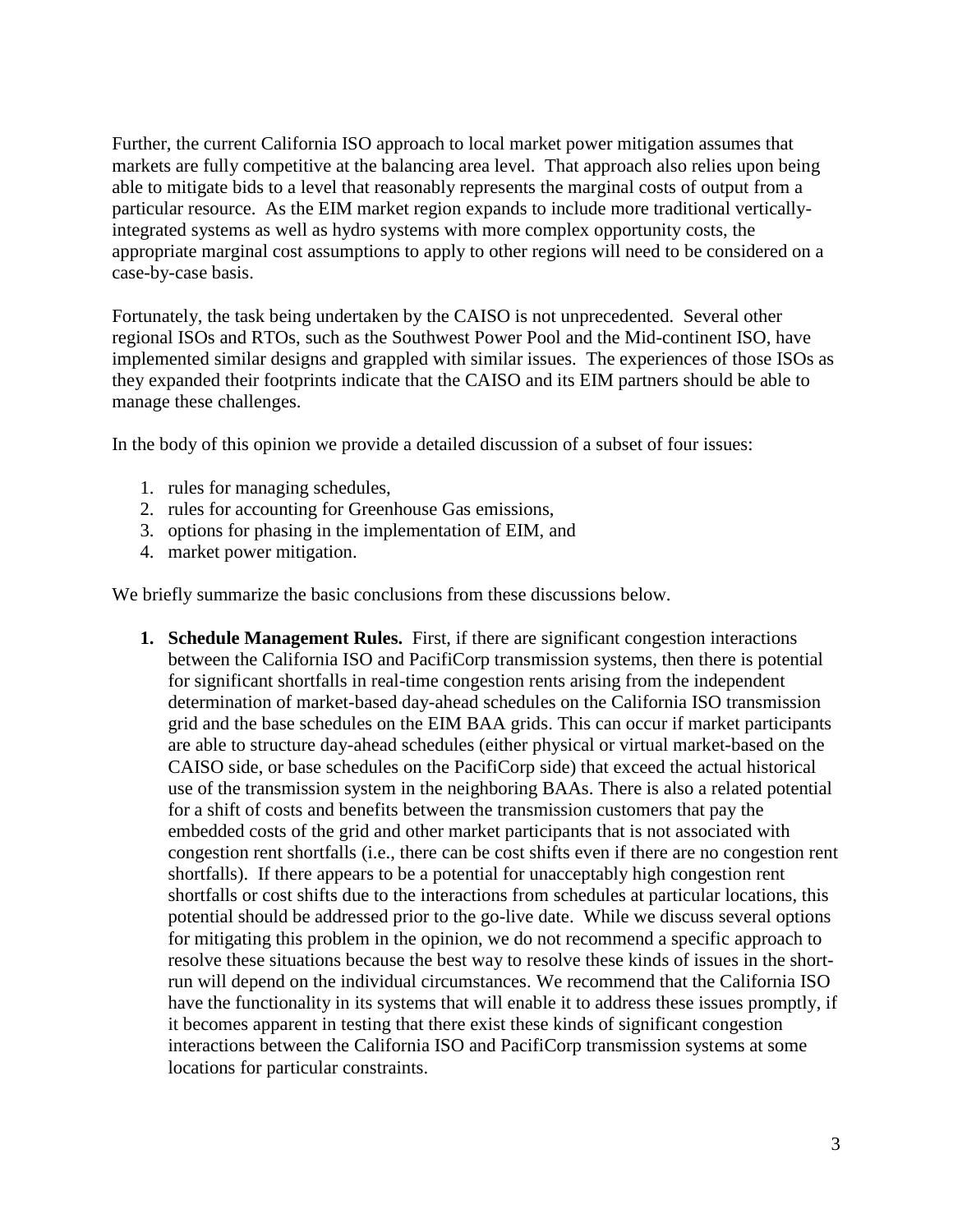The California ISO proposes to address these possible impacts in part by allocating specific congestion rent shortfalls to virtual transactions that contribute to them. In  $a$ ddition, as discussed by the Department of Market Monitoring,<sup>3</sup> the California ISO will have the ability in the CAISO day-ahead market to impose flow limits on specific transmission constraints on the PacifiCorp transmission system. The ISO will be able to take measures to activate this functionality, if it identifies constraints that could be impacted by inflated schedules in the California ISO day-ahead market. These steps can prevent day-ahead market schedules on the California ISO system from being used to shift costs onto transmission customers of the PacifiCorp BAAs. Conversely, when clearing the day-ahead market, the California ISO will also have the ability to use the historical impact that transactions on the PacifiCorp BAAs have had on the California ISO system, rather than market participants' base schedules, if the ISO identifies constraints on the ISO system that are being impacted by inflated or displaced base schedules. In this manner, the ISO can prevent the shifting of costs to ISO transmission customers by PacifiCorp BAA base schedules. Further, the market system functionality that the ISO could activate will also have provisions to allocate congestion costs to the PacifiCorp BAAs in the event that their flows exceed their entitlement over California ISO constraints.

We believe that, particularly if the EIM expands, the California ISO will eventually need to develop a workable general framework that will account for these interactions in establishing forward schedules. This is not a new problem; the MISO, PJM and New York ISO are all using various methods to account for similar interactions and avoid both congestion rent shortfalls and unintended cost shifts.

- **2. Greenhouse Gas Emissions Accounting Rules.** Second, we believe that the system that the CAISO proposes for accounting for Greenhouse Gas Emissions is appropriate and consistent with the spirit of the rules adopted by the California Air Resources Board. Some stakeholders have expressed concern that the new rules would enable EIM participants to specify a separate GHG cost component without bounds. However, we conclude that, in effect, this capability already exists under the present market rules in which the offer price of imports to CAISO can reflect whatever emission cost the out-ofstate supplier chooses to include.
- **3. Phase-In Options.** Third, we note that the ability to limit the capacity of intertie transactions can be a potentially useful tool for diagnosing the source of any pricing or uplift issues that may arise. We, therefore, support having such a functionality in the California ISO system. Hence, we believe that testing will reveal much about the potential for uplifts or software issues and enable the California ISO to assess whether limiting the EIM transfer capability to a low value (such as zero) for an initial period would be potentially helpful in verifying that the real-time dispatch is operating as

<sup>&</sup>lt;sup>3</sup> CAISO Department of Market Monitoring, "Comments on Energy Imbalance Market Draft Final Proposal," October, 25, 2013, www.caiso.com/Documents/DMMComments\_EnergyImbalanceMarket-DraftFinalProposal.pdf, p. 6.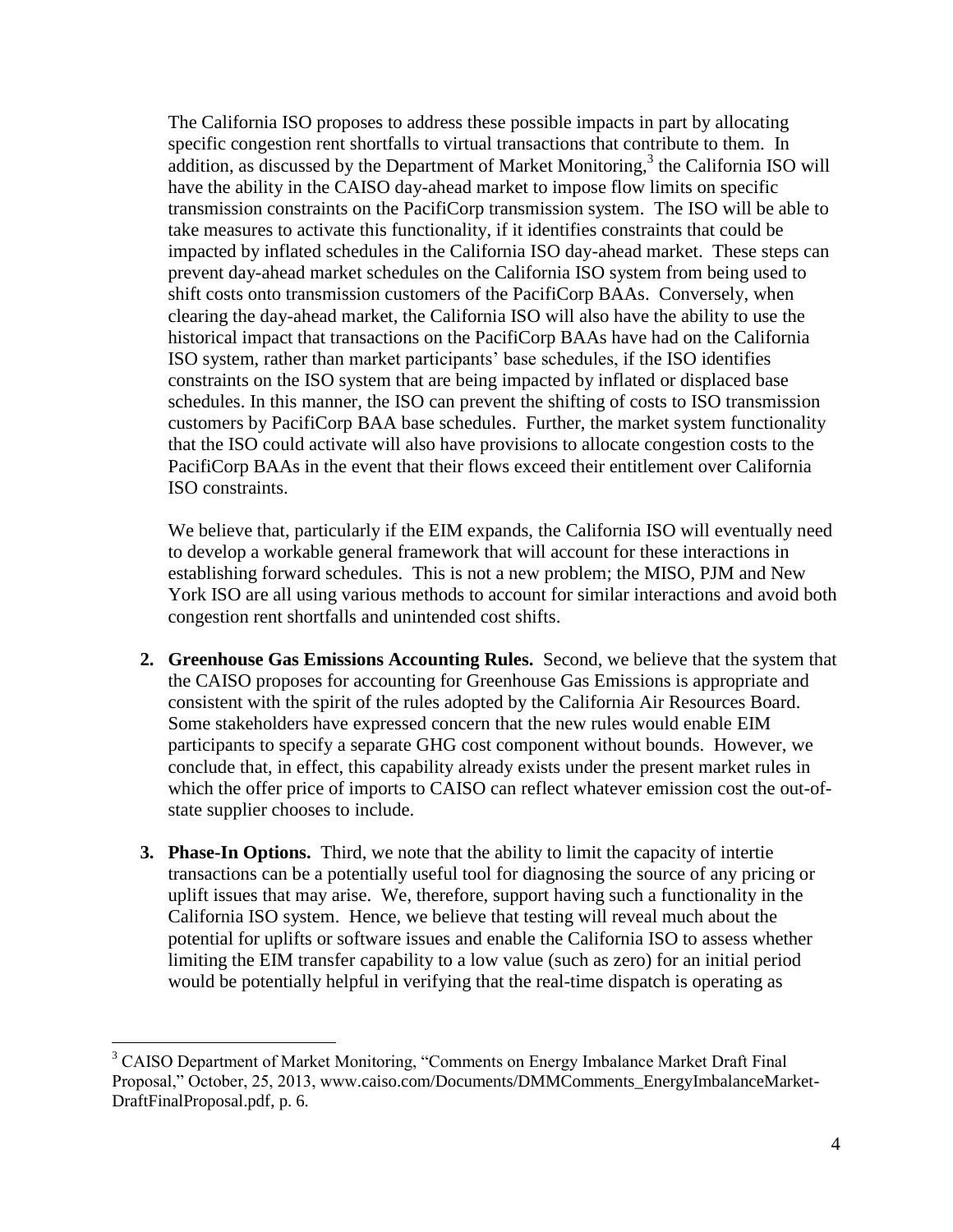intended. The expectation is that if such a step were taken, the limitation would be imposed for no more than a period of days, not months or longer.

**4. Market Power Mitigation.** Last, we note that taken by itself, expansion of the EIM would very likely enhance competition by expanding the contestability of regional markets. However, some questions remain about the implementation of balancing and transmission pricing within the non-CAISO EIM BAAs. We describe some conditions in which local market power could be an issue in these regions. We support the CAISO's plans to include the market system functionality that will allow for mitigation to be potentially triggered by congestion on interties between EIM areas, as well as on internal constraints.

To conclude, we believe that implementation of the EIM between the California ISO and PacifiCorp will yield large cost savings, while facilitating the integration of renewable power sources. We anticipate that realization of these benefits would motivate other control areas to join the EIM, and furthermore encourage consideration of expansion and integration of day ahead as well as imbalance markets.

However, to fully realize these benefits, attention needs to be paid to the important but manageable details of market power mitigation and schedule management alignment. Testing is needed ahead of time to determine whether market power and schedule management issues might indeed be significant and what measures would then be appropriate to expeditiously implement.

### **1. Introduction**

The Market Surveillance Committee (MSC) of the California Independent System Operator (ISO) has been asked to provide an opinion on the ISO's proposal for initial implementation of an Energy Imbalance Market (EIM) with the PacifiCorp balancing authority areas  $(BAAs)$ .<sup>4</sup> The EIM design would allow implementation of a coordinated real-time dispatch encompassing both the California ISO BAA and the PacifiCorp BAAs. This coordinated market has the potential to benefit California ISO market participants as well as power consumers and generators within the PacifiCorp balancing authority areas. Realizing these benefits will require effective and efficient market and dispatch designs, as well as cost-effective implementation.

The EIM design described in the Draft Final Proposal is also intended to provide a general blueprint for the market and operating design that would be applied to other BAAs that choose to participate in the EIM. However, it is recognized that there are some elements of the design in the draft final proposal that only represent a starting point, and it is intended that these design elements could evolve over time with the accumulation of operating experience and expansion of the EIM.

<sup>4</sup> California ISO, "Energy Imbalance Market," Draft Final Proposal, *op. cit.*, Footnote 1.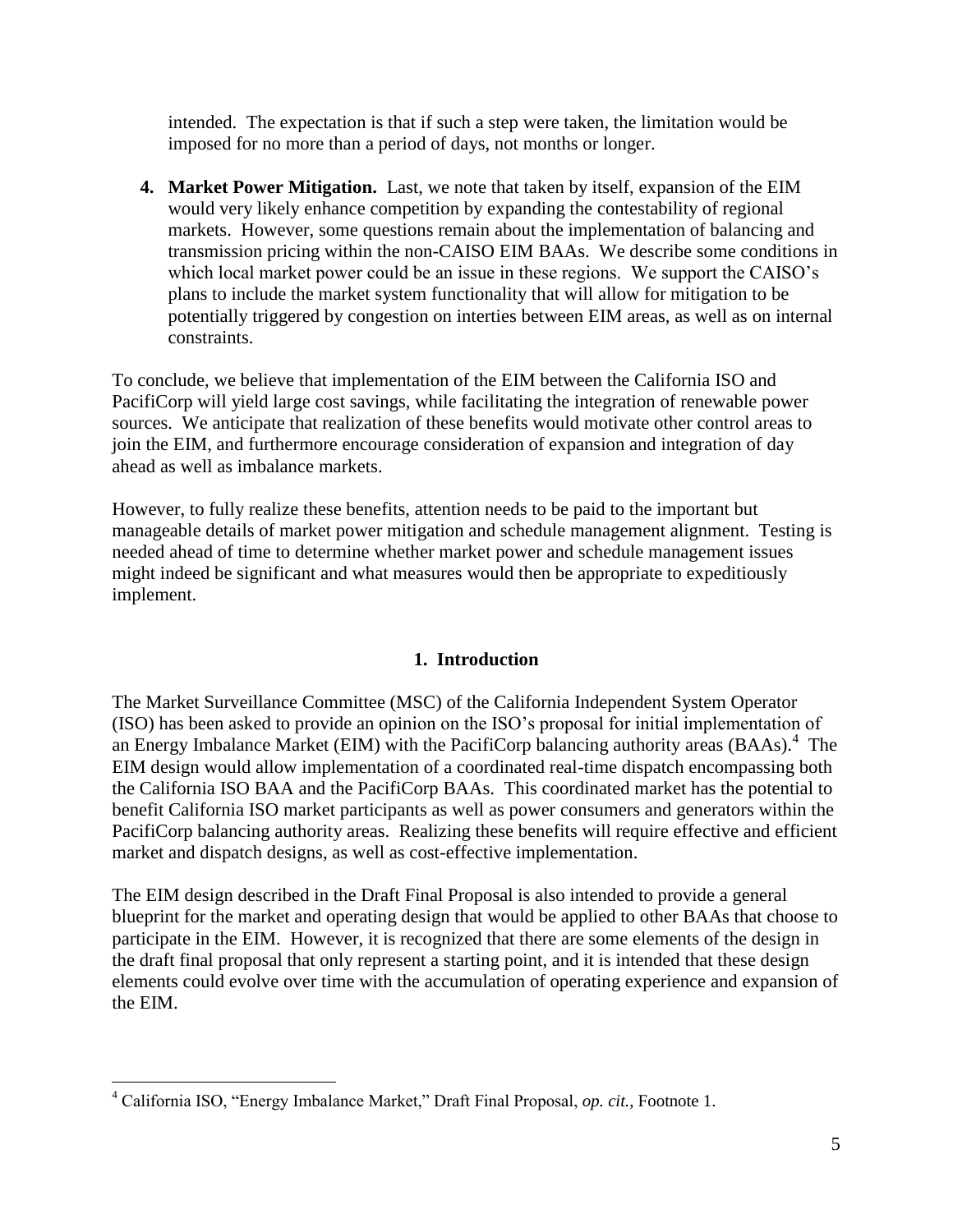Implementation of the EIM involves a number of market, operational and governance design elements. Some of these have aspects of concern to particular market participants. We discuss four of these elements, including the following:

- 1) The rules that the California ISO proposes to apply to:
	- a. schedules in the ISO day-ahead market that materially impact transmission constraints in the EIM BAA transmission system and
	- b. base schedules of the EIM BAA that materially impact transmission constraints in the ISO transmission system;
- 2) The rules the California ISO proposes to use to account for California Greenhouse Gas (GHG) emission costs in the EIM real-time dispatch;
- 3) The transition path for implementing the EIM; and
- 4) The potential exercise of market power in the supply of imbalance energy within EIM BAAs, and the mitigation of that market power.

These issues have been discussed in MSC meetings in Folsom on July 2 and September 6, 2013. In addition, MSC members have participated in stakeholder calls discussing the EIM design and implementation on April 11, June 6, July 9, and August 20, 2013.

While the implementation of the EIM is a complex and challenging effort, it is difficult to overstate the potential benefits of success. Wholesale electricity markets in the western U.S. have for decades been challenged by multiple jurisdictions, complicated and antiquated transmission rights, and other barriers to integration, such as the relatively small size of many balancing authority areas from the standpoint of load and generation. If successful, the EIM can represent the first step toward much more efficient use of the western grid, allowing customers throughout the west to benefit from the vast potential of a diverse resource mix. We therefore strongly support the goals of this initiative, and recommend that the Governing Board of the California ISO approve the proposed EIM design.

There are some risks associated with the implementation of the EIM changes that will need to be analyzed by the California ISO as this design moves toward implementation, as well as monitored following implementation.

*First, there is a potential for significant congestion rent shortfalls in real time arising from the independent determination of market-based day-ahead schedules on the California ISO transmission grid and the base schedules on the EIM BAA grids.* However, it is also possible that the congestion interactions between schedules on the California ISO and EIM BAA grids would be so small and/or the potential to create forward schedules that would contribute to congestion rent shortfalls so limited that the resulting real-time congestion shortfalls will be insignificant. The potential magnitudes of these shortfalls can be evaluated during testing prior to EIM go-live. This would be done by using the full network model to assess whether there are locations at which injections or withdrawals produce significant interactions between the CAISO and PacifiCorp BAA transmission grids. The testing will also assess the ability of market participants to submit inflated physical or virtual schedules at those locations in the California ISO day-ahead market or to submit inflated base schedules at those locations in the PacifiCorp BAAs that can adversely exploit such interactions.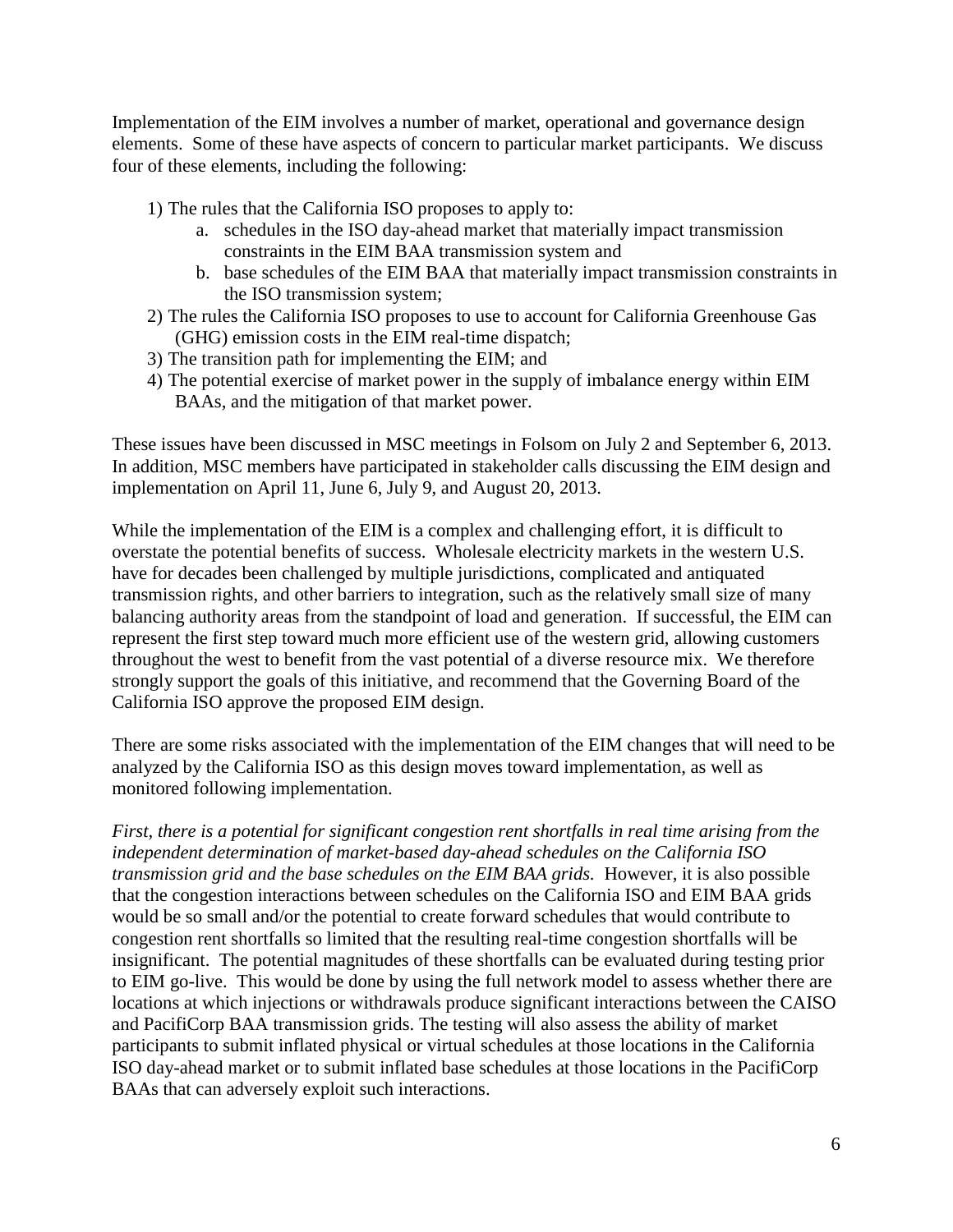If there appears to be a potential for unacceptably high congestion rent shortfalls due to schedules at particular locations, this potential should be addressed prior to go-live. We do not recommend a particular way to resolve these situations because the best way to resolve a particular situation in the short-run will likely depend on the individual circumstances of these interactions, which we cannot foresee. As discussed above, the California ISO will have a number of features built into the EIM software which could be used to address these issues if they are identified during testing or arise during EIM operation. We understand that the California ISO will incorporate functionality for one potential solution in its market systems that it could potentially activate if it identifies the potential for unacceptably high congestion rent shortfalls. This will include the ability to impose flow limits in the CAISO day-ahead market on specific transmission constraints in both the PacifiCorp and CAISO transmission systems. This functionality will enforce a flow limit for CAISO flows over EIM BAA constraints. This functionality will also include flow limit for EIM BAA flows over ISO constraints. Since the day-ahead market will model EIM BAA base schedules but will not adjust them, we understand this functionality will also include provisions to allocate congestion costs to EIM BAAs for flows on CAISO constraints that exceeds the entitlements.

*Second, there is a related potential for cost and benefit shifts between the transmission customers that pay the embedded costs of the grid and other market participants that are not reflected in congestion rent shortfalls.* As with the potential for congestion rent shortfalls, it is possible that the congestion interactions would be so small and the potential to create forward schedules that would contribute to these cost shifts so limited that the resulting real-time cost shifts will be insignificant. As above, if there appears to be a potential for unacceptably high cost shifts due to schedules at particular locations, this potential should also be addressed prior to go-live.

It may be that testing will confirm that there is little potential for either congestion rent shortfalls or other sources of cost shifts as a result of interactions between schedules on the California ISO and PacifiCorp BAA grids. As additional BAAs join the EIM, this may not always be the case and the California ISO will eventually need to develop a workable general framework to account for these interactions in establishing forward schedules. This is not a new problem. The MISO, PJM and New York ISO are all using various methods to account for similar interactions.<sup>5</sup> We do not recommend at this time that the California ISO develop and apply such a general framework for the implementation of the EIM with PacifiCorp because it is not clear that there will be material interactions. If the interactions are indeed small, then the California ISO and PacifiCorp have other implementation issues that should receive higher priority.

While the implementation of the EIM will pose some operational challenges for the California ISO and adjacent control areas, experience at other ISOs and RTOs that have implemented similar designs indicates that the California ISO should be able to manage these challenges.

 $<sup>5</sup>$  Further, these interactions can occur today without an EIM since the ISO's day-ahead market do not</sup> consider the flow effects of external transactions, while flow effects of the ISO schedules are not limited by external constraints. Thus the EIM provides an opportunity to improve the modeled flows and their effects.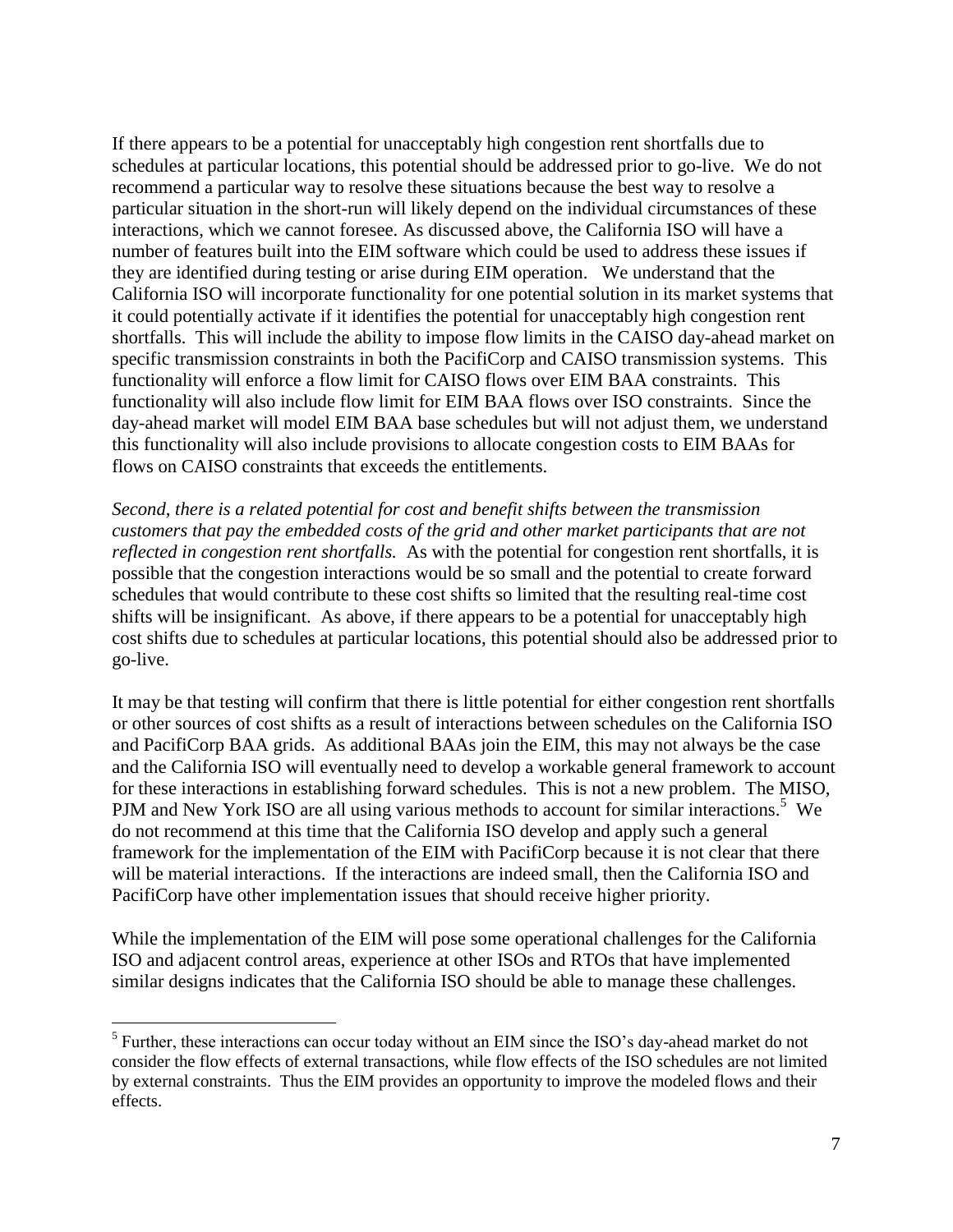This experience includes the Southwest Power Pool, with its real-time imbalance market since 2007, and the Mid-continent ISO, with its initial implementation of a multi-BAA real-time dispatch during 2005-2009.

The remainder of this opinion is organized as follows. Section 2 reviews four particular features of the most recent CAISO proposal, and offers some observations on those features. Our recommendations are summarized in Section 3.

## **2. The CAISO Proposal**

Four aspects of the California ISO's draft final proposal of September 23, 2013 are summarized below, along with issues raised by each. Much of our discussion is rather detailed in order to make clear the ways in which problems can occur, and also to point out how the ways in which the ISO's proposal and possible subsequent adaptations which might become necessary are likely to be effective in dealing with them.

The first aspect is a set of rules concerning the settlement of forward schedules: those of California ISO market participants that impact EIM constraints, and, reciprocally, those of EIM participants that impact California ISO constraints. We focus on several issues that may arise if the forward schedules on the California ISO and PacifiCorp BAA transmission systems create material flows and settlement entitlements on each other's transmission systems.

The second aspect we summarize is the set of rules that implement the California Greenhouse Gas emission cost pricing system within the EIM real-time economic dispatch.

The third aspect addressed is the general topic of the transition from the current California ISO single BAA operational design to a real-time market that encompasses both the California ISO and the PacifiCorp BAAs, and ultimately to a real-time market that encompasses additional BAAs that are either interconnected directly with the California ISO, or interconnected with PacifiCorp.

The fourth and final aspect concerns the potential for the exercise of market power in the supply of imbalance energy within the PacifiCorp BAAs. Three issues are raised in that discussion of market power. The first concerns the allocation of congestion costs under PacifiCorp's OATT and the potential for these charges to be inflated through the exercise of locational market power on constraints within the PacifiCorp BAAs. The other two issues arise from the potential exercise of locational market power either on constraints within or connecting into the PacifiCorp BAAs. The second issue concerns the pricing of energy for energy imbalance and generator imbalance services under the PacifiCorp OATT, while the third issue concerns the potential for inflation of the prices used to settle economic redispatch of resources that support base schedules.

Although we provide extensive discussion of *potential* problems that could arise in the following sections, we also want to emphasize that the CAISO has taken important steps to prepare the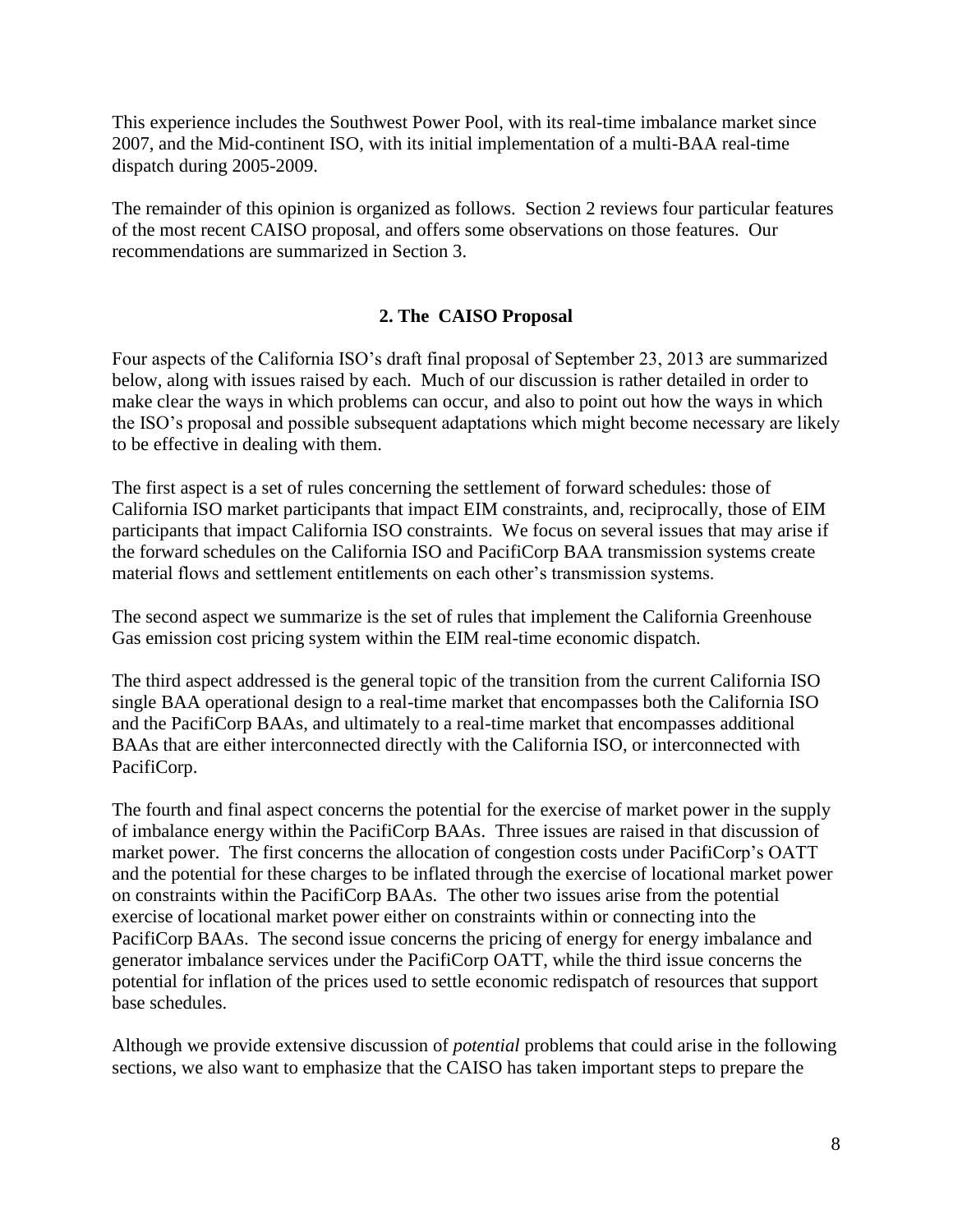system to deal with these problems if they arise. Hence, to some extent, our elaboration on potential problems provides justification for the preventive measures included in the design.

## *A. Settlement of Forward Schedules*

 $\overline{a}$ 

**Summary of The Proposal.** An important element of the EIM design is the settlement of forward schedules against real-time injections and withdrawals. Real-time injections and withdrawals on the California ISO transmission grid would be settled against day-ahead market schedules, similar to what is in place today and proposed for implementation under FERC Order 764.<sup>6</sup> Meanwhile, real-time injections and withdrawals on the EIM BAA grid (which initially would only include the PacifiCorp BAAs) would be settled against so-called "base" schedules.<sup>7</sup> Settlement against base schedules rather than day-ahead schedules in the EIM BAA is necessary because there will be no day-ahead market for the EIM area. This element of the proposed EIM design is very similar to the design that the Southwest Power Pool (SPP) has used since 2007 to settle its real-time imbalance market.

As we describe below, there is a well known incentive issue inherent to this design that could lead stakeholders to submit misleading or strategically designed forward schedules. Without testing, it is not possible at this time to determine how significant this problem might be. Fortunately, the CAISO has committed to both extensive testing of this and other issues, and to including software functionality, described below, that should be able to limit the monetary transfers caused by these incentives.

This design, in which forward schedules provide the basis for financial settlement of real-time deviations rather than being treated as physical entitlements, is necessary in order to avoid the "use it or lose it" incentives created by physical entitlements and to provide efficient incentives for participation in real-time dispatch. This is particularly important for the EIM proposal because broad participation in the real-time dispatch would maximize the regional economic benefits from EIM implementation and would also contribute to the California ISO's ability to efficiently and reliably accommodate high levels of intermittent resource output in the coming years.

The SPP design upon which this element of the EIM is based has one well-known limitation. This limitation is that market participants have an incentive to structure their base schedules to maximize the economic value of those schedules, rather than strictly match these schedules to their anticipated real-time use of the transmission system. In particular, by submitting base schedules that create greater flows on binding transmission constraints than would their actual real-time use of the transmission system, a market participant can earn extra revenues. This is accomplished by selling back in real-time, at real-time prices, the unused transmission capacity that was reserved by the excess base schedules. Conversely, by not submitting forward base schedules covering the output of generation resources that would provide counterflow over

 $6$  www.caiso.com/informed/Pages/StakeholderProcesses/FERCOrderNo764MarketChanges.aspx.

 $<sup>7</sup>$  Base schedules will be hourly balanced schedules for generation and forecast load (including losses)</sup> submitted to the California ISO by the EIM entity (the balancing authority), see "Energy Imbalance Market," Draft Final Proposal, *op. cit.*, Section 2.1, p. 11; Section 3.2, p. 18; and Section 3.3.2, pp. 31-34.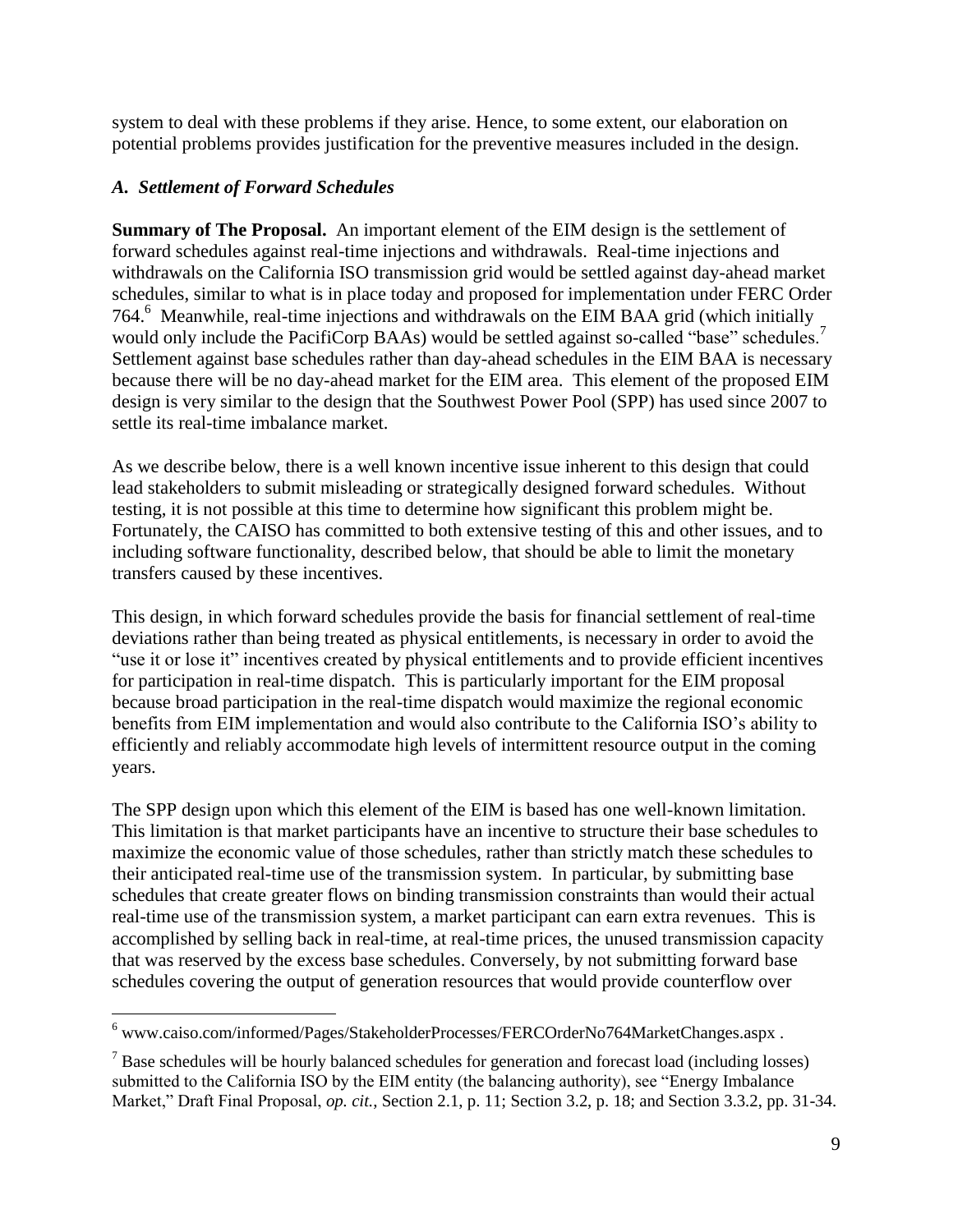constraints likely to bind in real-time, a market participant would be paid real-time prices for those counterflows when they are settled as real-time deviations to its base schedules.<sup>8</sup> While this kind of scheduling behavior does not directly lead to any economic inefficiency, it can potentially result in significant unintended cost shifts which could deprive some market participants of the economic benefits of participating in the expanded real-time dispatch.

The SPP limits, but does not eliminate, this kind of scheduling behavior and cost shifting by imposing charges for base schedules that materially overstate or understate real-time load. These penalties only apply outside a deadband range and do not address schedules that accurately reflect real-time load but do not accurately reflect the resources that will be used to meet that load in real-time. Thus, it is still possible to cleverly define base schedules for resource outputs that provide the same total megawatt output as the real-time dispatch, but that are geographically distributed in order to inflate real-time payments for relieving congestion.

Like the SPP market, the EIM design will also have charges for base schedules that materially overstate or understate real-time load in their base schedules, with deadbands for schedules within 5% of real-time load and higher charges for schedules differing from real-time load by more than 10%.<sup>9</sup> But as in the SPP, there is no provision for penalizing differences between generation sources that are used for base schedules versus those used in real-time. Although, as noted, such a strategy could be used to systematically increase payments for reducing congestion in real-time, no penalties are proposed because they would also undermine the incentive to participate in the real-time dispatch.<sup>10</sup>

The SPP real-time settlement design also limits the impact of this strategic scheduling behavior on congestion rent shortfalls and cost shifting by using a mechanism for prorating forward schedules that are infeasible, whether because of a lack of counterflow, because of overstated load, or because of real-time transmission outages.  $11$  The current EIM design does not require the California ISO to apply any proration to infeasible base schedules. However, the California ISO will take account of the flows associated with day-ahead base schedules within the EIM, as well as its modeling of other WECC loop flows, in running its day-ahead market. This should limit the extent to which EIM base schedules give rise to congestion rent shortfalls on the California ISO transmission system. The EIM design allocates congestion rent shortfalls due to infeasible EIM base schedules on constraints within the EIM BAAs to the customers in those BAAs. Therefore, the issues relative to the settlement of infeasible base schedules on constraints

<sup>&</sup>lt;sup>8</sup> These incentives exist because there is neither a cost to creating congestion, nor a benefit from relieving it, through the submission of base schedules. In the California ISO day-ahead market, by contrast, those who would congest scarce transmission capacity in this manner would have to pay for it in the Integrated Forward Market (IFM). Such a strategy is possible, for instance using virtual bids, but its profitability depends on the difference between forward and real-time prices. In contrast, in the SPP, no day-ahead prices are paid, so this strategy is much less risky, but it has to be implemented through transmission schedules associated with physical generation and load and for which transmission charges have been paid.

<sup>9</sup> "Energy Imbalance Market," Draft Final Proposal, *op. cit.*, p. 39.

<sup>10</sup> *Ibid.*, pp. 37-40.

<sup>&</sup>lt;sup>11</sup> Southwest Power Pool, EIS Market Protocols, Revision 35.0, Section 6.8.6.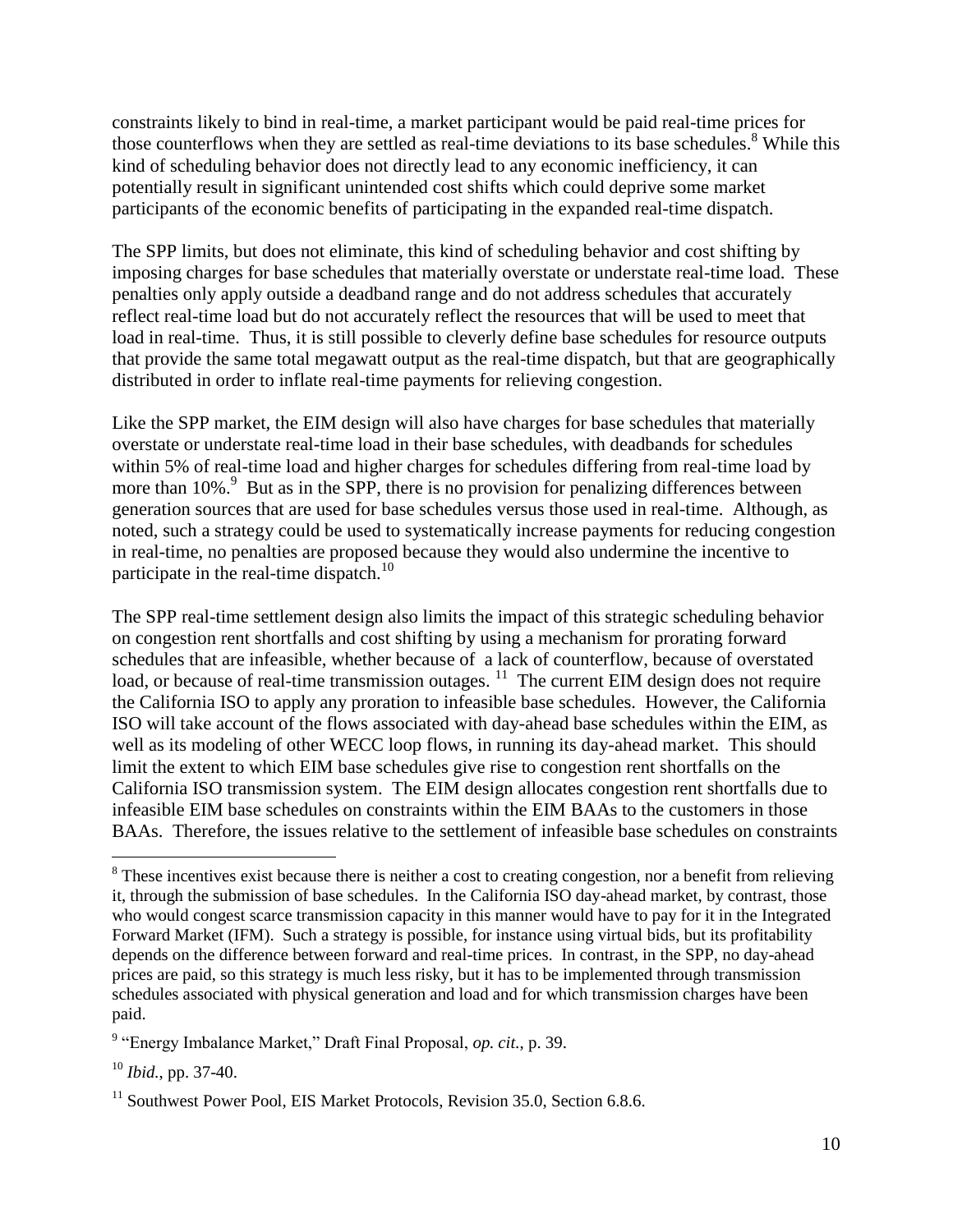within the PacifiCorp BAAs are left for PacifiCorp to resolve. PacifiCorp may be able to manage these incentives, and perhaps apply rules to limit strategic submission of base schedules, under the terms of its Open Access Transmission Tariff.

There is, however, one feature of the proposed initial CAISO design relating to base schedules that differs materially from the SPP design. This is the use of two independent processes for awarding forward schedules on the California ISO grid and the EIM BAA grid. This design will work well if day-ahead market schedules on the California ISO grid have little if any impact on binding transmission constraints within the EIM BAAs and, reciprocally, if base schedules on the EIM BAA grids have negligible effect on binding constraints in the California ISO grid. This may not be the case, however, which gives rise to the potential for real-time congestion rent shortfalls from two sources.

**Sources of Potential Rent Shortfalls of Real-Time Congestion Rent***.* The first source of potential shortfalls is as follows. If injections and withdrawals on the California ISO grid affect EIM balancing authority transmission constraints that are likely to bind at a material shadow price in real-time, California ISO market participants will likely find it profitable to submit physical and virtual schedules in the day-ahead market that create flows on these EIM BAA transmission constraints. This behavior would potentially be profitable because the market participant would settle its deviations against these day-ahead market schedules at real-time prices that would reflect the shadow price of the binding EIM BAA constraint, obtaining a profit that equals the flow deviation on the constrained line times the shadow price (net of any other cost due to the deviation). Under the current EIM design, transmission constraints within the EIM BAA would not be enforced in the California ISO day-ahead market, and the charges for submitting such physical and virtual transactions are small. Hence, if material interactions exist between schedules on the California ISO grid and the EIM BAA transmission constraints, there could be large aggregate flows created by transactions that (a) would not flow in real-time but (b) would be designed to receive real-time congestion payments. This would give rise to significant costs shifts and congestion rent shortfalls if they were to be settled at real-time prices.<sup>12</sup>

The potential for large cost shifts and/or congestion rent shortfalls is a particular concern with respect to virtual transactions. Virtual bidders may, in at least some instances, be able to identify a combination of virtual demand and supply bids on the California ISO grid that create material flows on the targeted transmission constraint within the EIM BAA, while creating little if any flows on constraints within the California ISO that would be enforced in the day-ahead market.

California ISO market participants would also have an incentive to submit physical generation schedules in the day-ahead market that would not flow in real-time but would be dispatched

 $12$  This behavior and its economic impact can be viewed as a generalization of the "dec" game that is played in zonal energy markets (such as the former California design), where constraints that bind in realtime are not recognized in the forward market. As a result, market players can schedule transactions that congest those constraints, and then be paid to relieve them; in the classic dec game, a generator is dispatched against the (high) zonal day-ahead price, and then can buy back the power at the (low) price at its location in real-time when the constraint is enforced. This is not an exercise of market power (and hence cannot be mitigated as such), but rather an exploitation of a market inconsistency that players of any size can profit from.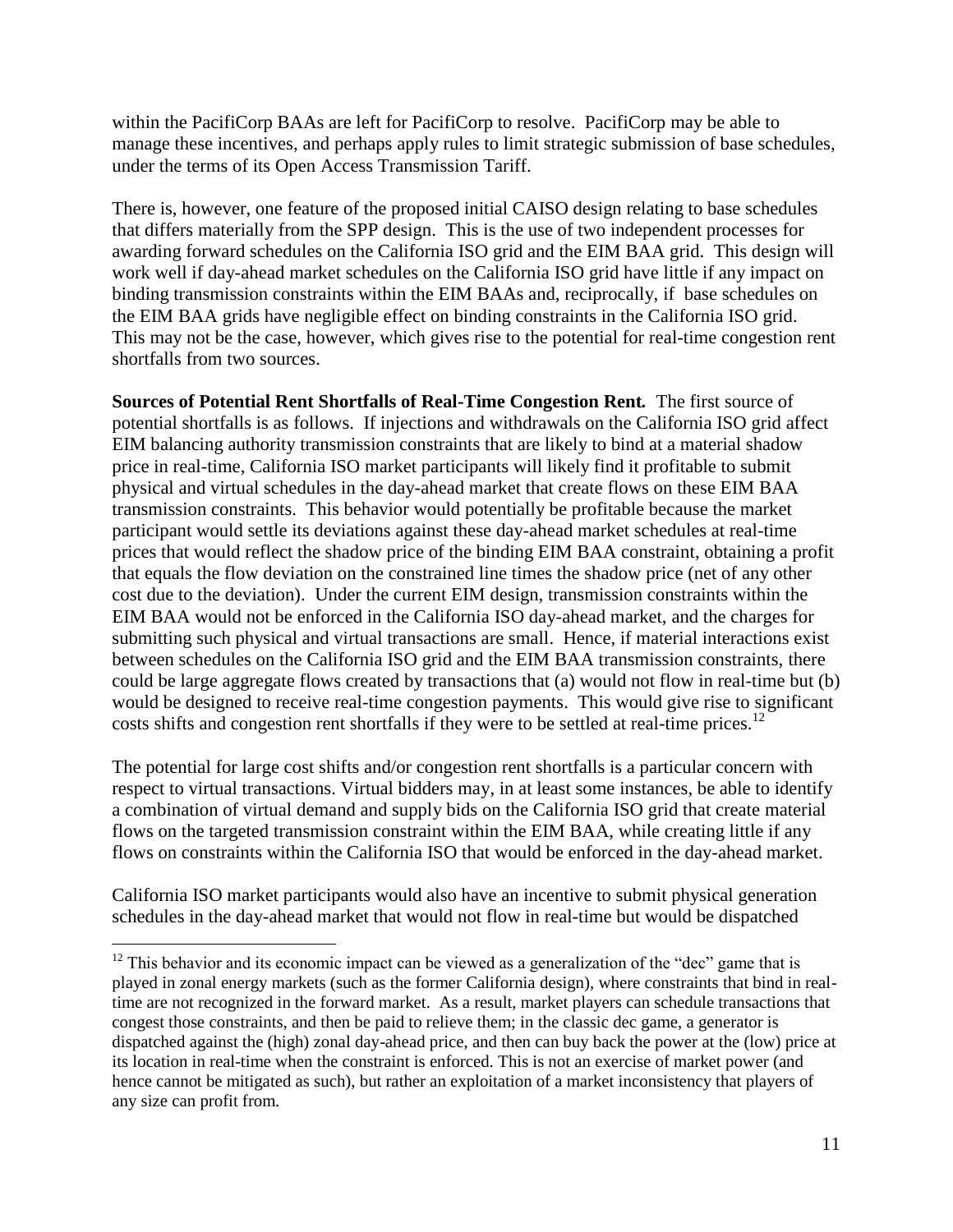down at a profit in real-time because of their impact on binding transmission constraints within the EIM BAA.<sup>13</sup> It is likely that the magnitude of this behavior by physical generation resources will generally be limited by the capacity of the physical generation having such impacts, and could also be limited by the impact of these schedules on constraints within the California ISO grid that would be enforced in the day-ahead market. However, it is important to understand that the existence of these interactions and potential cost shifts and congestion rent shortfalls is a possibility, whether there could be material impacts from this type of bidding strategy by physical generation resources is an empirical question.

The actual outcome will depend both on (a) the magnitude of the impacts of California ISO schedules on PacifiCorp BAA transmission constraints and (b) the extent to which California ISO market participants have the ability to structure additional day-ahead market schedules that do not flow in real-time. It may be very unlikely that such schedules can be constructed and have a high impact. There would be no cost shift under EIM operation from physical transactions on the California ISO grid that impact transmission constraints in the PacifiCorp BAAs, as those flow impacts occur today and are simply part of the loop flows on the PacifiCorp system. There is only a potential cost shift to the extent that additional physical schedules would clear in the day-ahead market that do not flow today but will earn real-time congestion payments under the EIM. Conversely, there is a potential for offsetting benefits if some of the California physical schedules that flow in the current market and create loop flows on the PacifiCorp system would be dispatched down in the EIM, providing economic benefits to both the California ISO market participant (who would settle its forward schedule at a profit) and PacifiCorp transmission customers (who would be able to reduce flows on the constraint at lower cost than relying only on redispatch within the PacifiCorp BAA).

Hence, the point of our comments is *not* that the circumstances giving rise to cost shifts and or congestion rent shortfalls are particularly likely. Rather, our conclusion is that it is possible that those circumstances will exist at some locations and if they do, market participants will have an incentive to take advantage of those circumstances. Thus, we conclude that there is a potential for substantial cost shifts or congestion rent shortfalls that arise from physical schedules that impact binding constraints on the EIM BAA transmission grid, but that there is also a likelihood of the reverse: no material cost shifts or congestion rent shortfalls.

The second of the two sources of real-time congestion rent shortfalls is the possibility that the final base schedules within the EIM BAA would create greater flows on binding California ISO transmission constraints than were accounted for when running the California ISO day-ahead market. If these flows resulting from EIM BAA schedules are larger than those modeled in clearing the California day-ahead market, then there is a potential for the combination of the final base schedules and day-ahead market schedules to yield flows in excess of the transfer limit. This will give rise to congestion rent shortfalls on the California ISO transmission system if the transmission constraint binds in real-time.

 $13$  As indicated in the previous footnote, this is a version of the familiar "dec" game from zonal dayahead market designs, such as the pre-MRTU California design.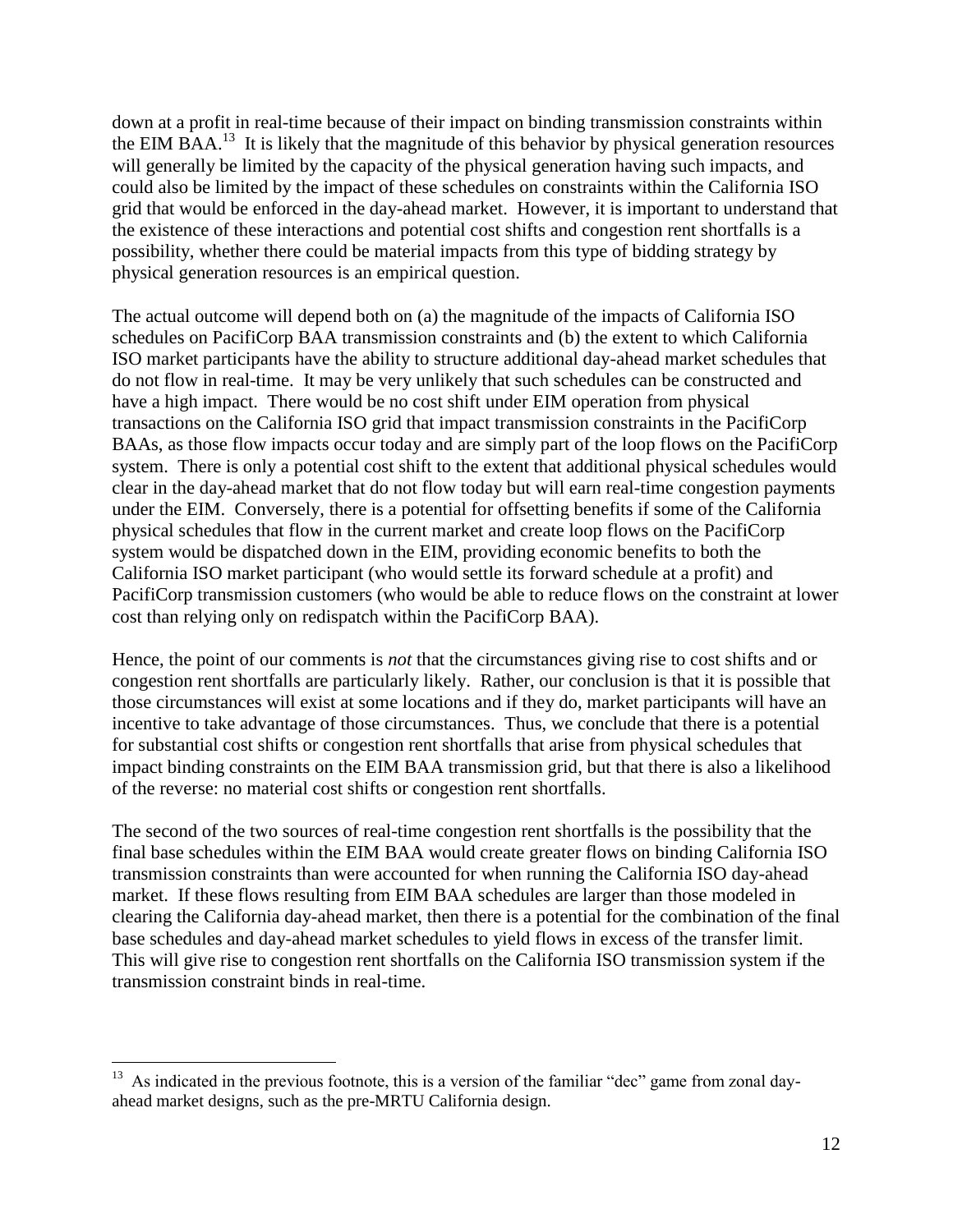**Elements of the EIM Design That Address Potential Real-Time Congestion Rent Shortfalls.**  Two elements of the EIM design address the potential for congestion rent shortfalls arising from the interregional congestion impacts just discussed. First, the EIM market rules would address the first potential source of congestion rent shortfalls by allocating to the California ISO all congestion rent shortfalls on the EIM transmission system that are due to the net impact of virtual demand and supply schedules in the California ISO day-ahead market on transmission constraints within the EIM BAAs. The ISO would in turn allocate these shortfalls to the virtual traders whose transactions accounted for the flows that contributed to the infeasibility. Under the proposed design, payments to virtual bidders would be reduced dollar for dollar to the extent that net payments to virtual traders contributed to a congestion rent shortfall on a given transmission constraint.<sup>14</sup> Hence, no congestion rent shortfalls due to virtual bids in the California market impacting transmission constraints in the EIM BAAs will be borne by transmission customers within the EIM BAAs. Any such congestion rent shortfalls will be made up by those California ISO transmission customers whose virtual bids impacted the transmission constraints within the EIM BAA.

The second element addressing the potential shortfalls is that the California ISO will model its best assessment of EIM BAA base schedules in running the day-ahead market. This will not avoid all congestion rent shortfalls because the final schedules can differ from those modeled day-ahead, but this will allow the California ISO to avoid consistent large congestion rent shortfalls. However, it will not be sufficient to avoid costs shifts if EIM BAA market participants are able to submit adjusted base schedules that overstate their actual use of the California ISO transmission systems.

In addition, the EIM market rules will allocate all remaining congestion rent shortfalls on constraints within the EIM BAA (i.e., congestion rent shortfalls not due to virtual bids in the California ISO day-ahead market) to the real-time congestion balancing account for the EIM BAA, with those costs borne by transmission customers of that BAA. Hence, California ISO transmission customers will not be exposed to congestion rent shortfalls arising from a combination of base schedules and California ISO day-ahead market physical schedules that cause infeasible flows on transmission constraints within the EIM BAA.

These two elements of the EIM design should limit the overall magnitude of congestion rent shortfalls due to infeasible forward schedules and should also limit the impact of congestion rent shortfalls on California ISO transmission customers. Unfortunately, these elements of the design cannot address the fundamental source of the congestion rent shortfalls (the failure to model constraints in the EIM BAAs in the day-ahead market together with the incentive of EIM BAA transmission customers to submit base schedules with larger impacts on binding transmission constraints in the California ISO system). Nor will the design completely eliminate congestion rent shortfalls due to a combination of infeasible day-ahead market and base schedules. In addition, while some elements of the design that avoid congestion rent shortfalls will also reduce cost shifting, there is a potential for cost shifting among transmission customers that is not associated with congestion rent shortfalls, as discussed below.

<sup>14</sup> "Energy Imbalance Market," Draft Final Proposal, *op. cit.*, pp. 68-72.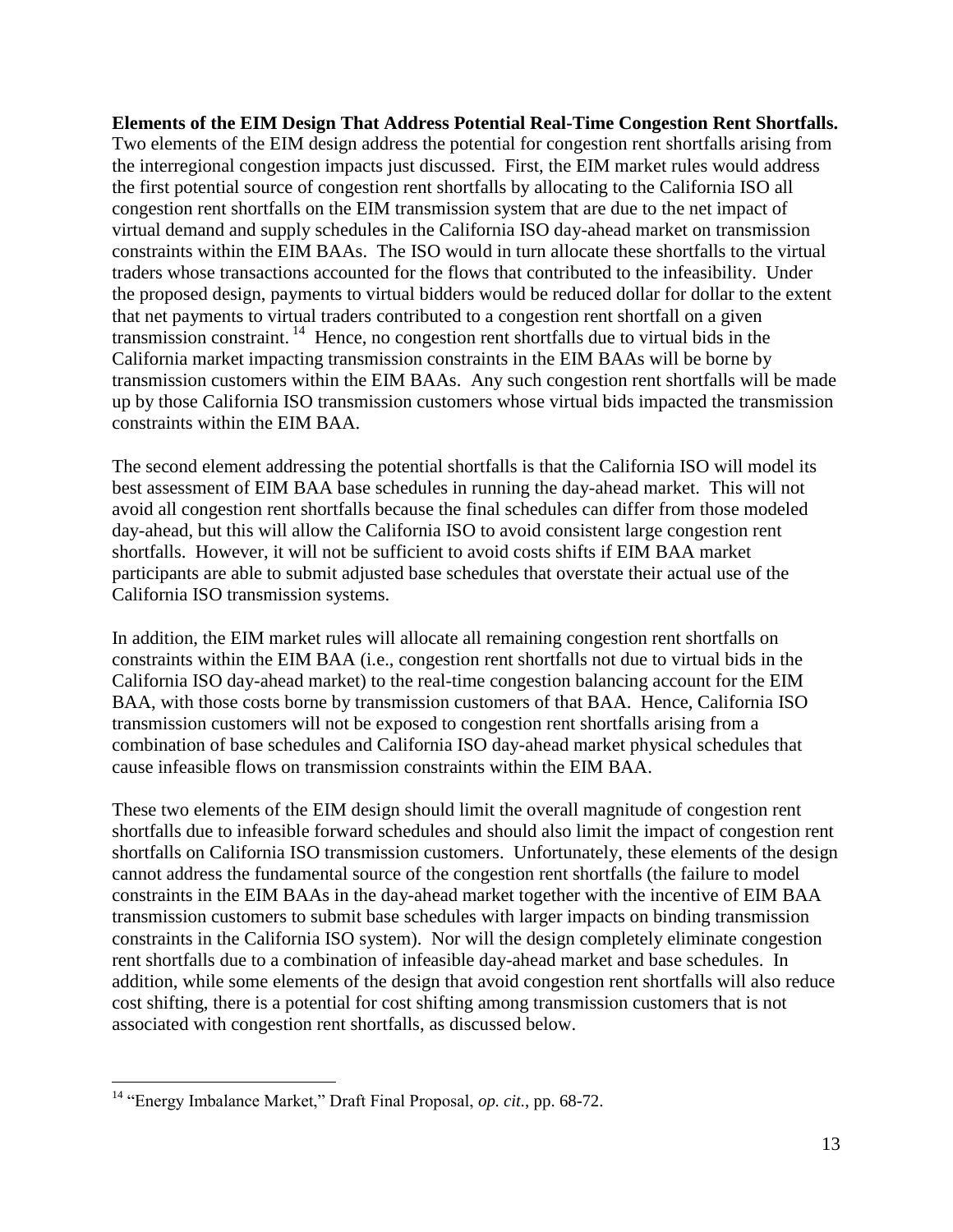**Limitations of the EIM Design in Addressing Congestion Rent Shortfalls.** We now highlight four specific limitations of the current EIM design as it relates to cost shifts and congestion rent shortfalls due to forward schedules impacting binding constraints within the California ISO or EIM BAA. These limitations are recognized by the California ISO and are the motivation for the ISO having the ability to take additional steps to address them if they appear likely to be relevant in actual EIM operation.

First, the design does not address possible congestion rent shortfalls due to physical schedules in the California ISO day-ahead market that impact EIM BAA constraints.<sup>15</sup> On one hand, physical schedules associated with typical real-time use of the California ISO transmission system should not produce any material congestion rent shortfalls because this usage occurs today and PacifiCorp is able to manage its impact. However, as explained above, the potential for congestion rent shortfalls and cost shifts will instead arise to the extent that California market participants are able to design physical schedules in the California ISO day-ahead market schedules that do not reflect actual real-time use of the California ISO transmission system but are instead designed to cause material flows on transmission constraints within the EIM BAA that will bind at significant shadow prices in real-time. These costs would be assigned to the realtime congestion balancing account for the EIM BAA, and they would be borne by transmission customers of that BAA, not California ISO transmission customers. However, the EIM will not work if EIM BAA participants have to bear undue uplift costs and associated cost shifts.

It is possible that this limitation will turn out to be inconsequential in practice, because physical schedules in the California ISO day-ahead market might have little if any impact on transmission constraints in the EIM BAAs. Although it is anticipated that this will likely be the general situation, it will not necessarily always be the case. In addition, individual instances in which physical schedules in the California day-ahead market create flows on transmission constraints within the EIM BAA will not give rise to material congestion rent shortfalls or cost shifts if there is little ability to inflate day-ahead schedules above the actual typical real-time physical flows, but this also will not necessarily always be the case.

Even if this turns out to generally be true for generation resources located within the California ISO, it is possible that there will be physical schedules at selected California ISO proxy buses for interchange schedules can have substantial impacts on transmission constraints within the EIM BAA, so that day-ahead interchange schedules that do not flow in real-time could be combined with offsetting virtual bids on the California ISO system to take advantage of the proposed design.<sup>16</sup> However, it is also not certain that there would be such a potential. Any such

<sup>&</sup>lt;sup>15</sup> The EIM design does not allocate a portion of congestion rent shortfalls to physical schedules that are dispatched down because this would convert the day-ahead schedules into, effect, "use it or lose it" schedules, and thereby reduce the incentive for suppliers to participate in the EIM real-time dispatch.

 $16$  The proposed rules regarding the settlement of virtual bids would not affect the offsetting virtual transactions because the offsetting transactions would not be designed to create any material flows over the EIM balancing authority constraint relative to the reference bus. Flows over the constraint within the EIM BAA would be created by the physical bids at interchange pricing points. The purpose of the offsetting virtual transaction would not be to create profitable flows over binding transmission constraints but to cause the overall transaction to have no impact on the aggregate supply demand balance.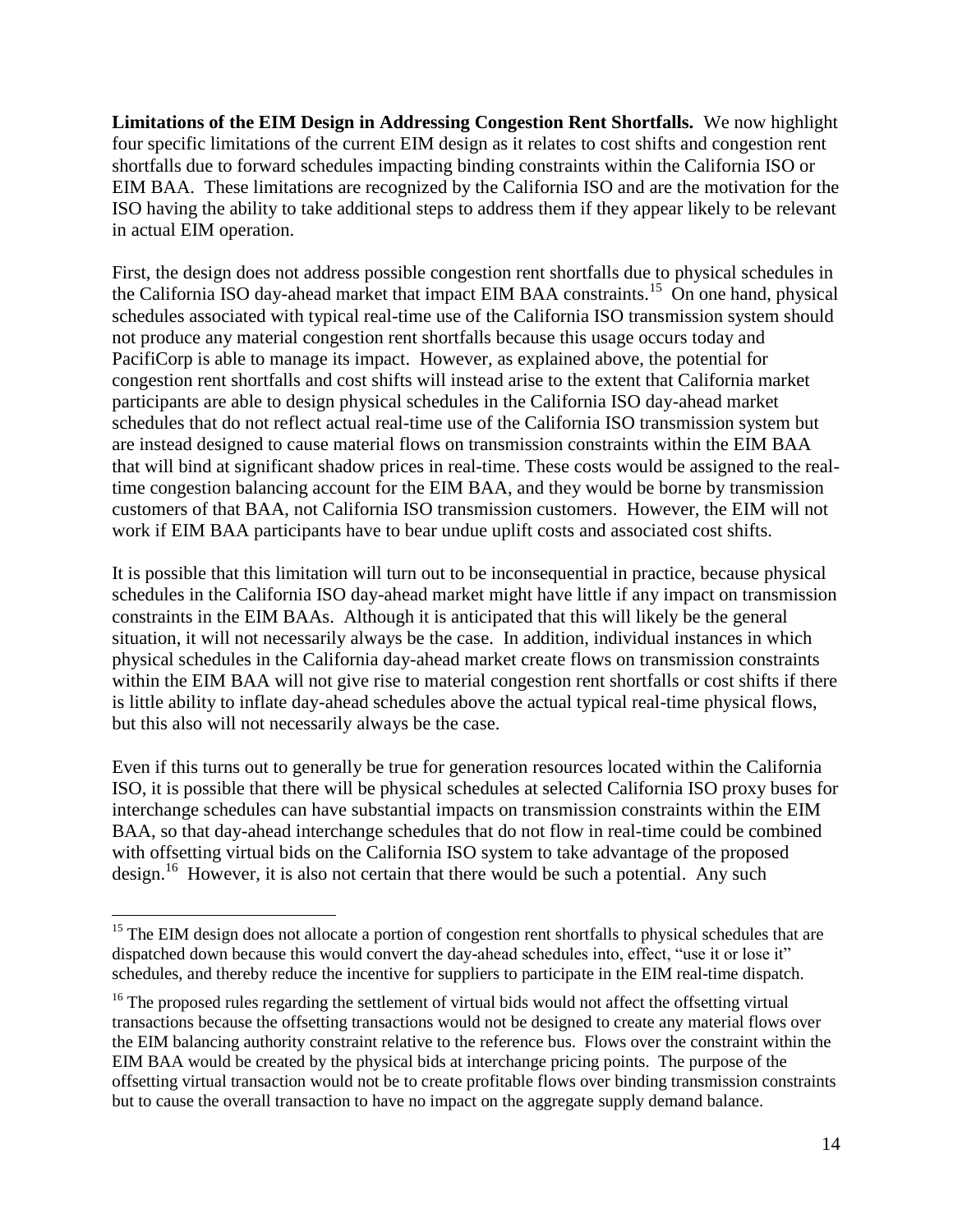interchange transactions can be scheduled today and it may turn out that their impact on the PacifiCorp system is limited by contract path scheduling limits.

The second limitation is as follows. If the base schedules of the EIM BAA create material flows on California ISO transmission constraints that are binding in real-time, the intent is to account for those flows in the California ISO day-ahead market. This would avoid real-time congestion rent shortfalls that would be borne by California ISO transmission customers. However, to the extent that some base schedules are structured to create flows on the California ISO transmission constraints that exceed the actual real-time usage, the EIM congestion settlement design will entail California ISO transmission customers paying EIM BAA transmission customers for the real-time use of the California ISO transmission system. This will not cause congestion rent shortfalls but will yield a cost shift, reducing the benefits to California ISO transmission customers from participation in the EIM.

As with the first limitation, it is possible that the inter-BAA congestion impacts would be so slight or the opportunities to structure base schedules that have this effect so limited that the potential cost shifting impact will be *de minimis*. 17 These are empirical questions that we have not analyzed.

Turning to the third limitation, if a material proportion of the real-time flows on a binding transmission constraint within the EIM BAA was due to the EIM real-time dispatch itself, and hence would not be reflected in EIM base schedules, there might be no infeasibility of day-ahead schedules and base schedules and no congestion rent shortfalls. However, there could be cost shifts from EIM BAA rate payers to bidders in the California ISO day-ahead market. In particular, it could be profitable to submit virtual and physical bids in the California ISO dayahead market that would create flows on EIM BAA transmission constraints in real-time. If there were no congestion rent shortfalls on the real-time constraints, virtual bidders would receive full payment.<sup>18</sup> The EIM settlement system would then entail EIM BAA transmission customers paying California ISO transmission customers for the real-time use of the EIM BAA transmission system and would shift congestion rents from EIM BAA ratepayers to virtual and physical schedules in the California ISO. As noted above, while these costs would be assigned to the real-time congestion balancing account for the EIM BAA with those costs borne by transmission customers of that BAA, and not borne by California ISO transmission customers, these kinds of cost shifts will reduce the benefits from EIM participation and undermine the long-run success of the EIM.

A fourth limitation of a design that does not account for impacts on EIM BAA constraints in the California ISO day-ahead market that is unrelated to cost shifts or congestion rent shortfalls is

 $17$  It is possible that the cost of purchasing transmission and the rules used to maintain feasibility of transmission schedules on transmission constraints within the EIM BAA will effectively preclude material impacts from schedules designed to benefit from their impact on California ISO transmission constraints

 $18$  It could also be the case that virtual transactions could be constructed that are so large that they give rise to congestion rent shortfalls, despite physical schedules that are below the limit. In this case, the congestion rent shortfalls would be borne by virtual bidders but there would still be a cost shift.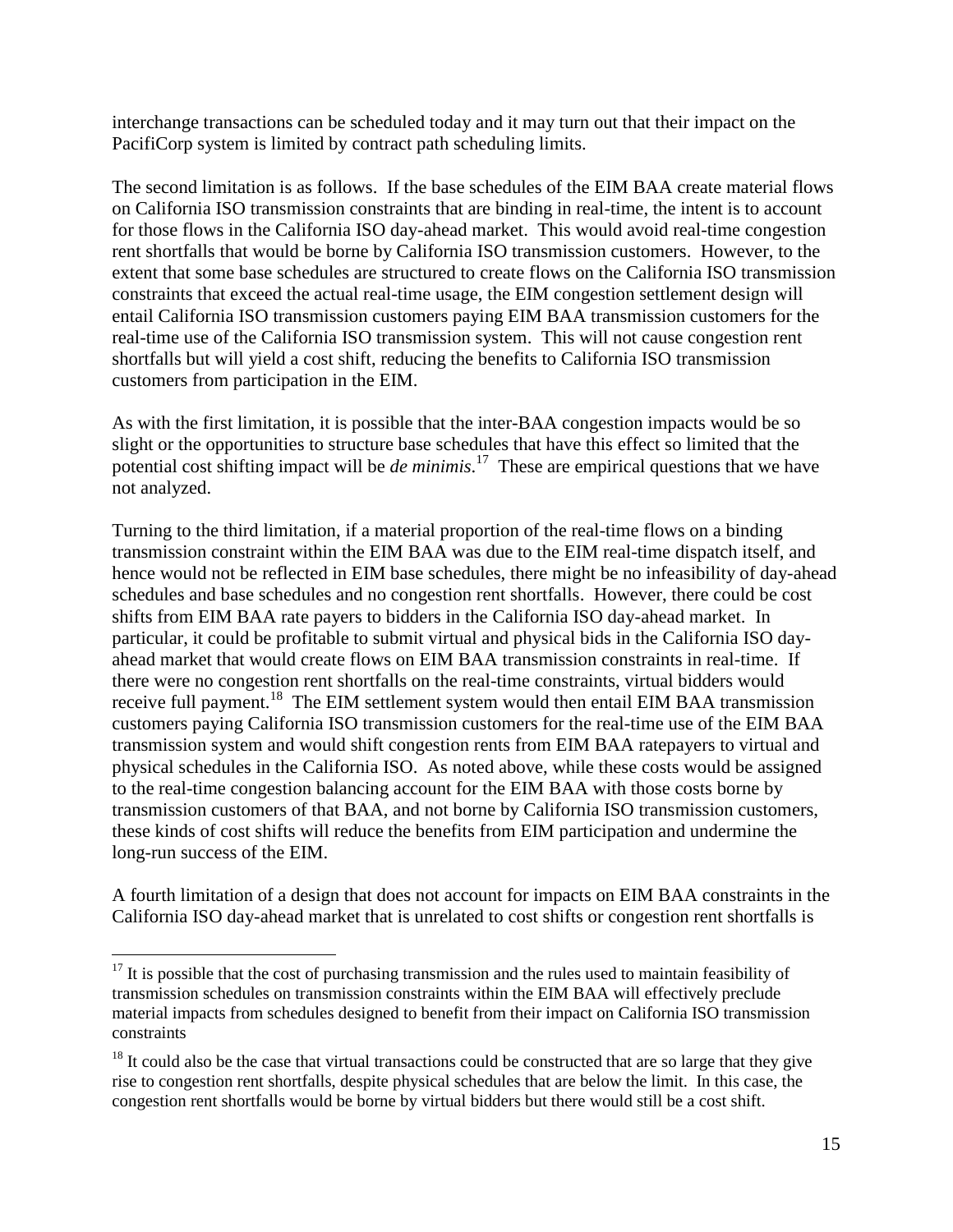that generators within the California ISO whose output provides counterflow over EIM BAA constraints would have an incentive to withhold their output from the day-ahead market because their output would be systematically undervalued in the day-ahead market relative to real-time. This is, of course, analogous to the problem in zonal energy pricing systems where generation in load pockets can be discouraged from bidding day-ahead because it would prefer to obtain the higher "inc" price in real-time.

As we explained above, none of these four limitations will be a significant issue unless there are locations at which injections and withdrawals on the California ISO transmission system materially impact binding constraints on the PacifiCorp system or, symmetrically, at which injections/withdrawals on the PacifiCorp system significantly affect binding constraints in the California system. And even if such interactions exist, the potential for material cost shifts and/or congestion rent shortfalls depends on the ability of market participants to inflate their forward schedules at those locations. While we do not at present know whether these conditions will be satisfied at any locations on the California ISO or PacifiCorp grids, the California ISO will be able to empirically assess these possibilities in testing once the full network model has been developed and implemented. Hence, the California ISO should know long before EIM golive whether there is a potential for material cost shifts or congestion rent shortfalls associated with the PacifiCorp EIM and, if so, take steps to address the particular problems identified at the specific locations where they could exist.

A need to address these kind of inter-BAA congestion impacts may not arise with the initial EIM implementation as it is possible that the interregional congestion impacts will be so small between the California ISO and the PacifiCorp BAAs that the proposed design will operate with little or no congestion rent shortfalls, cost shifts or impact on generator bidding incentives arising from these types of interactions. But this may not be the case. It is possible that as the network model is developed and tested for the EIM real-time dispatch, it will become apparent that certain schedules will have material impacts on binding transmission constraints in the other region. It may be that between the constraints imposed by the proposed cost allocation rules for virtual bids that contribute to congestion rent shortfalls on EIM BAA constraints and resource specific limits on physical schedules, there may be little opportunity to take advantage of these situations, but that also may not be the case. If market participants identify such a "money pump" and have the means to take advantage of it, one should expect a rapid increase in transactions designed to exploit it as was the case with the "dec game" in California and in Texas.

We do not recommend a particular means for resolving any such situations because the best way to resolve a particular situation in the short-run will likely depend on the individual circumstances of these interactions, which we cannot foresee. The implementation of the EIM with PacifiCorp is hopefully only the first step in the development of a broader EIM in the west coordinated by the California ISO. While the interactions between transactions and constraints on the PacifiCorp and California ISO transmission systems may be small, this will likely not always be the case as the EIM expands over time to include additional BAAs.

**Possible General Solutions to the Problems of Network Interactions Leading to Congestion Rent Shortfalls and/or Cost Shifts.** Fortunately these problems have conceptually easy and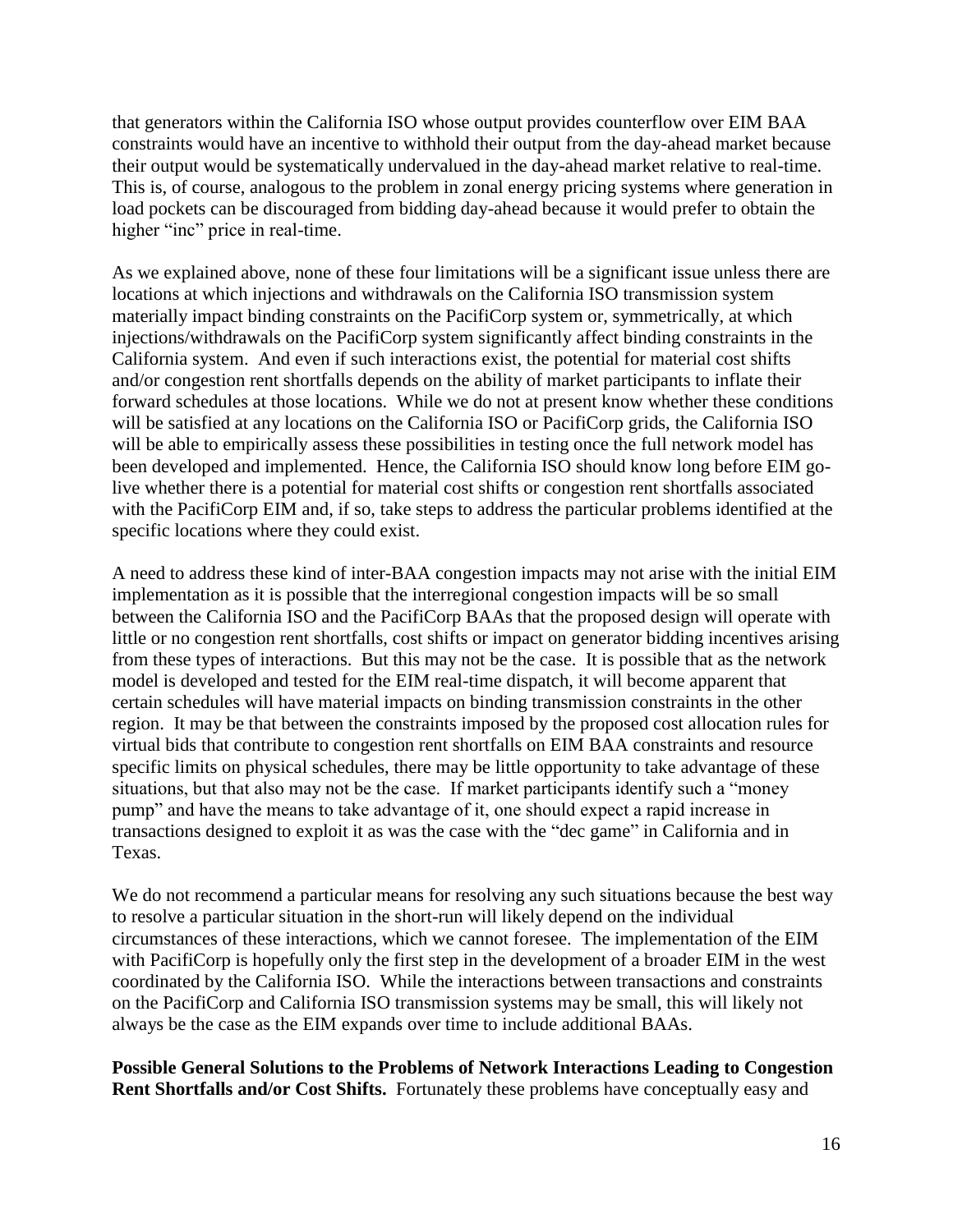economically rational solutions, although implementation may require nontrivial software modifications. The current design is acceptable as a starting point, but the California ISO will need to eventually extend the EIM design to address the issues of external constraints and seams problems in the manner that they have, for several years, been addressed by eastern ISOs such as the Mid-continent ISO and PJM, and more recently between PJM and the New York ISO. This is to either (a) impose limits in the day-ahead market on the allowable flows on external transmission constraints<sup>19,20</sup> or (b) use estimates of shadow prices to "cost out" flows on the external constraint in the day-ahead market so as to align day-ahead market and real-time prices and flows.<sup>21</sup> Such designs can be used to avoid the cost shifts associated with payments for reducing flows from forward schedules on binding transmission constraints in real-time, and would ensure that day-ahead nodal prices and schedules within California account for the impact that intra-California day-ahead schedules have on congested transmission lines within the EIM BAA.

A design in which transmission constraints within the EIM BAA are taken into account in the California ISO day-ahead market would address several other limitations of the proposed design, contributing to (a) improving market efficiency if the congestion interactions are material and (b) achieving consistency between the day-ahead and real-time schedules and prices within California.<sup>22</sup>

 $\overline{a}$  $19$  For a discussion of the determination of these forward flow limits between PJM and MISO, see Joint Operating Agreement Between the Midwest Independent Transmission System Operator, Inc. and PJM Interconnection, L.L.C,, December 11, 2008, Attachment 3, Interregional Coordination Process, Version 2.0, Section 4, Day-Ahead Market Coordination. For a discussion of the determination of M2M entitlements between PJM and the New York ISO, see New York ISO Dec. 30, 2011 filing in Docket ER08-1281 and ER12 -718-000, NYISO & PJM Market to Market Coordination Schedule, Section 6.

 $20$  There is a diversity of opinion among the MSC members as to whether such flow limits on EIM constraints should be based on allocated physical capacity on these constraints or whether such limits should also reflect expected counterflow procured from EIM resources in the real-time market. On one hand, flow limits based only on allocated physical capacity may be too conservative and prevent scheduling day-ahead transactions in the CAISO BAA that can be made feasible in real time through procurement of inexpensive counterflow provided by EIM resources. On the other hand, scheduling such transactions based on the assumed existence of inexpensive counterflow necessarily implies real-time congestion rent shortfalls if the constraint binds in real-time and the California ISO will have no assurance that the marginal counterflow will be inexpensive.

 $21$  This approach would also require a set of entitlements to govern payments between the California ISO and the EIM BAA in order to avoid cost shifts.

 $22$  In should be noted that imposing an estimated shadow price on flows over constraint lines outside California is different from what has become known as "constraint relaxation" in which the market software imposes high penalty values on flows in excess of physical constraints. In the former case, the shadow price can be interpreted as an estimate of the cost of providing counterflow and maintaining feasibility, while in the latter case, the penalty is designed to cap the cost of counterflow and hence relax the constraint to limit the use of counterflow produced by remote resources with very small shift factors on the constraint. Furthermore, it is a mathematical fact that if all flows created by transactions inside California on transmission lines outside of California are correctly priced in the California IFM using the true shadow prices (that would result from optimization of the integrated system) and added to the California total dispatch cost (i.e., the IFM objective function), then the optimization of the California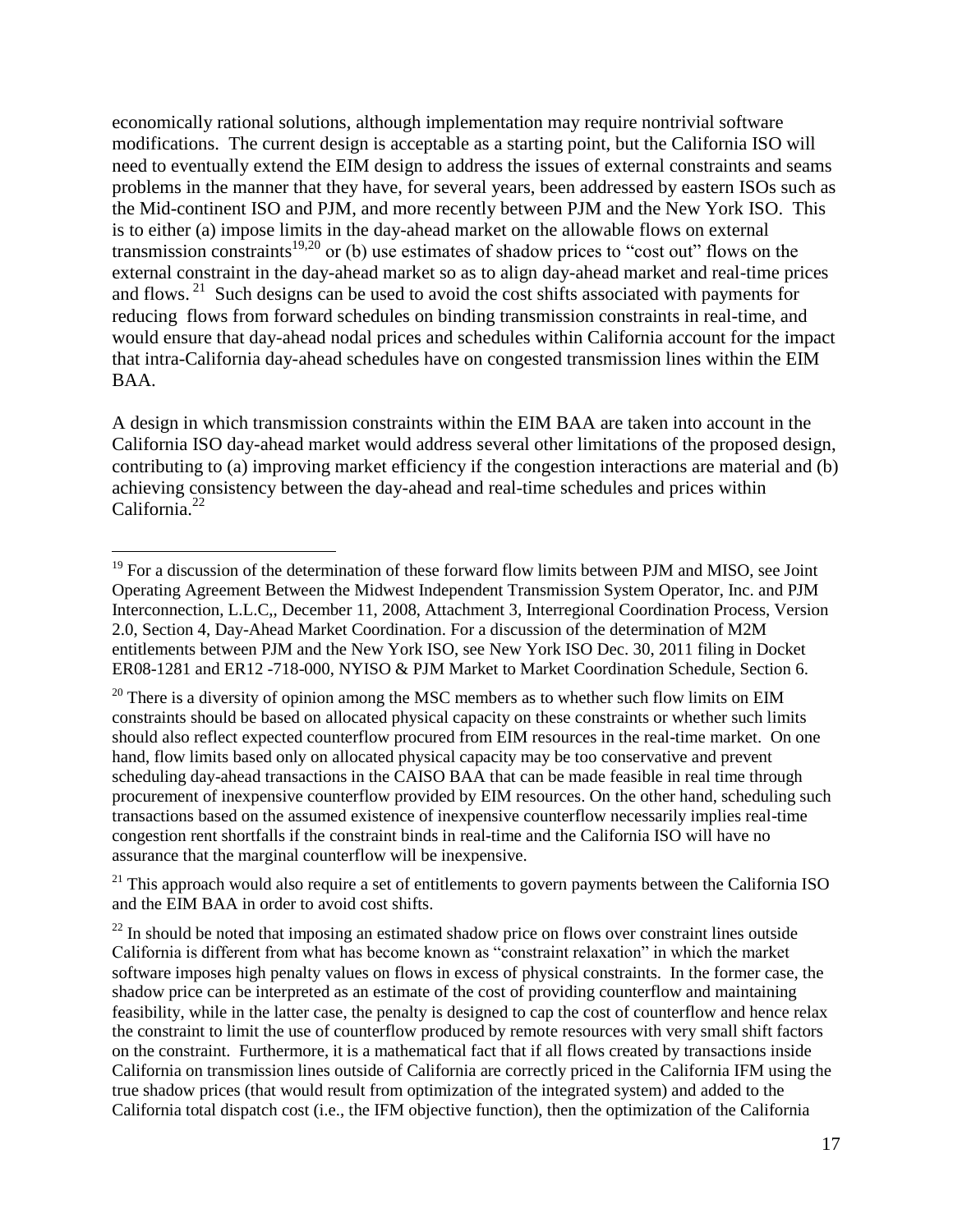The California ISO has the ability, in theory, to eliminate the potential for excessive congestion rent shortfalls or wealth transfers due to the impact of its day-ahead market schedules on EIM BAA constraints by either enforcing a flow constraint or an estimated shadow price on flows over these constraints in its day-ahead market, with the flow constraints or shadow prices set to reflect the typical real-time impact of California ISO schedules on the EIM BAA constraint that would not require real-time redispatch to accommodate. Imposing such "external" flow constraints in the day-ahead market clearing process would cause these flow constraints to bind in the day-ahead market (thus reflecting the real-time transmission constraints) if virtual bids or excess physical schedules submitted in the California day-ahead market create substantial flows on congested transmission lines in the EIM BAA. If instead an estimated shadow price is used to penalize flows in the objective function, it would incent market participants in the California ISO system, and the day-ahead market software itself, to consider the real-time cost impacts of dayahead schedules.

The EIM design could similarly avoid the congestion rent shortfalls or cost shifts arising from EIM BAA base schedules designed to impact binding transmission constraints on the California ISO grid by enforcing a flow constraint on California ISO transmission lines in accepting base schedules.

**Virtual Bidding Issues.** Some stakeholders have expressed concern with the potential impacts of the design for assigning congestion rent shortfalls to virtual bids in the California ISO dayahead market. The proposed allocation is broad and could deter market participants from submitting any virtual bids at locations that significantly impact constraints in the EIM BAAs.<sup>23</sup> However, there is no way to modify or narrow the scope of the assignment without creating the opportunity for bidding strategies tailored to take account of the modified design. While these provisions will not be necessary if it turns out that schedules on the California ISO grid do not have material impacts on binding transmission constraints on the EIM BAA transmission system, these provisions will also have no impact on virtual bidders in that circumstance.

Some stakeholders have suggested that virtual bids that create counterflow on transmission constraints in the EIM BAA transmission grid also not be charged for the real-time deviation, the

 $\overline{a}$ 

dispatch would yield the same California schedules as the integrated optimization (under certain mathematical assumptions concerning convexity). Consequently, it is reasonable to optimize the dayahead California schedules by augmenting the California dispatch cost function with a term representing the cost of external flows priced at the real-time shadow price estimates on the respective lines. If this shadow price approach is adopted, it would require additional rules regarding the allocation of the congestion rents in the IFM to avoid cost shifting.

<sup>23</sup> The cost assignment to virtuals is not profit neutral. There can be situations in which a constraint binds on the California ISO transmission system in the day-ahead market, then a more limiting constraint on the EIM balancing authority system binds in real-time. In this kind of circumstance the design for assigning real-time congestion rent shortfalls to virtual bids can result in the virtual bid paying a congestion charge in the day-ahead market but not having any congestion reflected in its real-time revenues. This cannot be avoided by modifying the design. Modifications that avoid this outcome simply open the door to other strategies for exploiting the failure to enforce the EIM BAA constraints in the day-ahead market that could result in large congestion rent shortfalls.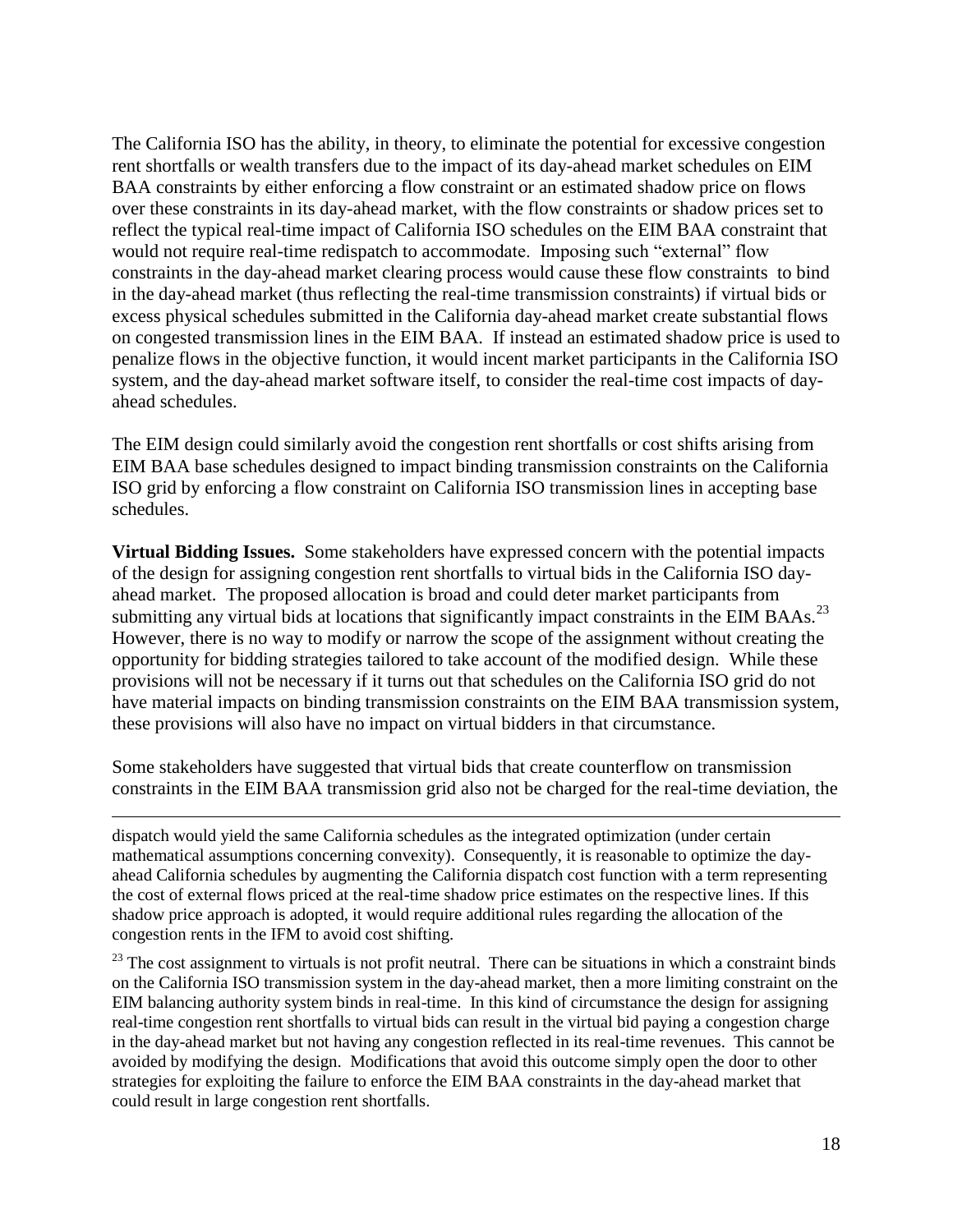reverse of not being paid for the real-time deviation for virtual bids that create flows on the transmission constraints. While there are circumstances in which such a policy would have the intended effects, there are other circumstances in which it would open the door to bidding strategies that could create large congestion rent shortfalls.

For example, with this rule virtual bidders could identify a location in the California ISO system that has two effects:

- virtual supply day-head at that location provides counterflow to a California ISO transmission constraint that binds day-ahead, raising the price paid for virtual supply at that location, but
- that same virtual supply impacts a constraint in the EIM BAA that is more restrictive than the constraint that binds on the California ISO transmission system, but binds instead in real-time.

With such a rule for not charging for real-time deviations, the virtual bid would be paid for relieving congestion in the day-ahead market and then not charged for failing to provide it in real-time when a different constraint binds. While these are special situations, virtual bidders will be able to identify locations at which these circumstances exist and take advantage of them with their bids.

Hence, there are no tweaks to the California ISO design that can narrow its impacts on virtual bids without opening the way for bidding strategies designed to exploit the failure to enforce EIM BAA constraints in some manner in the California ISO day-ahead market. The only real alternative is to address the core problem and take account of the constraints in some manner in the California ISO day-ahead market. That will be necessary in the long-run in any case as the EIM is expanded to BAAs other than PacifiCorp.

# *B. Greenhouse Gas Pricing*

 $\overline{a}$ 

Another important element of the California ISO EIM design is the way it accounts for the AB32 California Air Resources Board (CARB) greenhouse gas emissions pricing program in EIM realtime dispatch. This element of the EIM design is unique to the California ISO because no other ISO faces similar issues. The EIM design accounts for GHG emission costs for power dispatched to serve California ISO load directly in the objective function of the real-time economic dispatch and directly in real-time prices. While this design is distinctive, it is carefully structured and provides efficient real-time price signals while honoring the intent of the CARB GHG emissions pricing program within California and not exporting the California pricing program to EIM BAAs outside California, except to the extent that generation in those BAAs is dispatched to support exports to meet California load. $^{24}$ 

 $^{24}$  In addition to being reviewed by California ISO staff and the Market Surveillance Committee, the EIM GHG pricing design was reviewed by William Hogan, "CAISO Energy Imbalance Market Straw Proposal: Comments" (www.whogan.com) who concluded "The basic proposal is internally consistent and would not upset either incentives at the margin or treatment of related FTRs" (*ibid.*, p.3).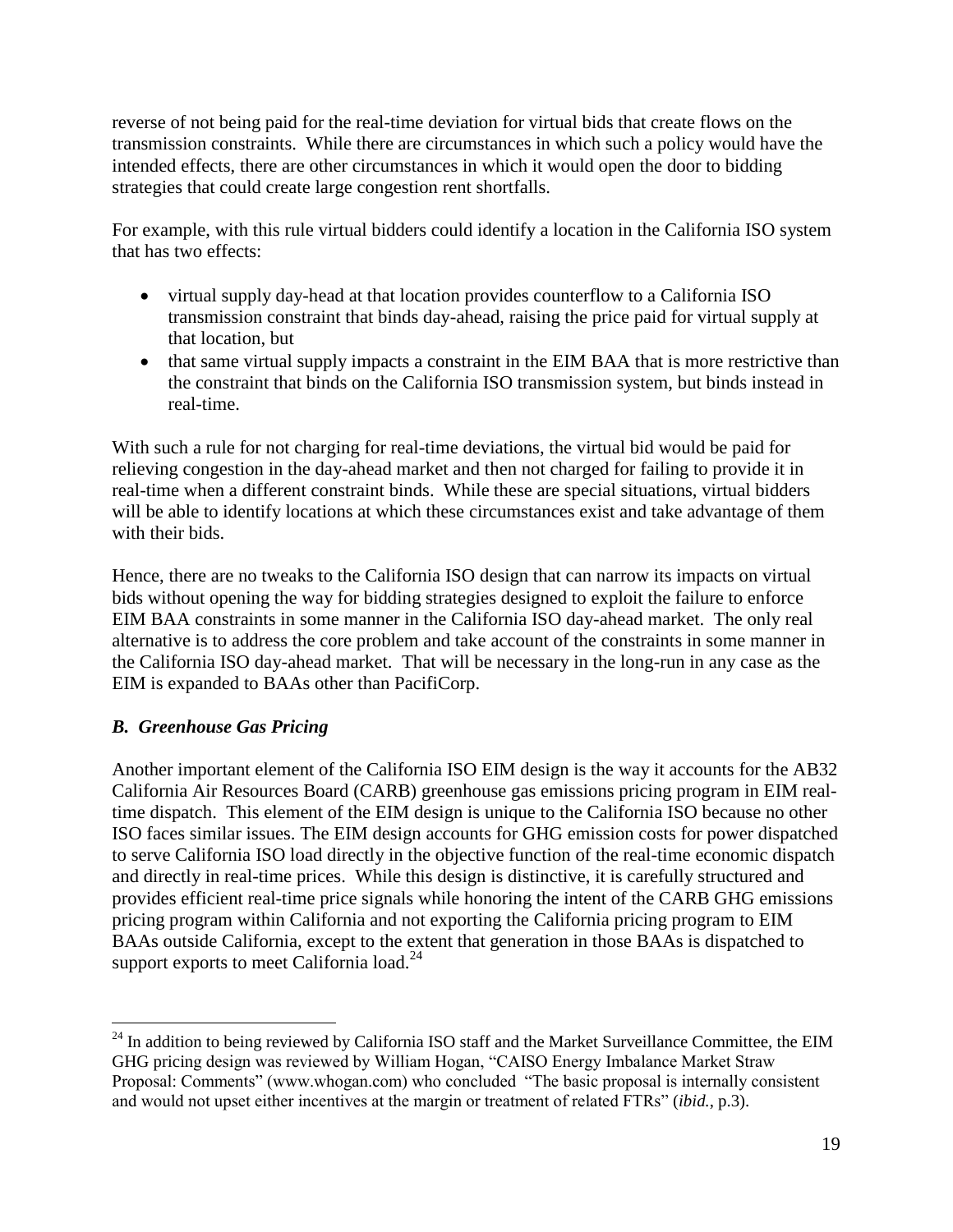The dual pricing design for greenhouse gas allowances will set efficient and consistent prices for California and the EIM BAAs, in which generation within California and within EIM BAAs will be dispatched consistently with their bids and the prices at their location. In other words, at any given point in time, the shadow price on the GHG regulation reflects the  $(bid - in)$  emissions costs of the generation resource assigned to meet additional California consumption, as long as as-bid costs are reflective of true emissions costs, both inside and outside of California.

Moreover, by reflecting GHG costs in market prices, rather than having them manifested in uplift costs, the design sends an efficient price signal for the supply of low emission generation and avoids the potential for market participants to develop bidding strategies that exploit non-market clearing prices to receive large uplift payments. A design in which GHG costs are not reflected in market prices but instead shifted into uplift would not provide an efficient price signal in California, would not minimize the cost of meeting California load, and would likely open the door for inefficient bidding strategies that would yield inflated uplift costs for California power consumers.

There is more than one approach that could be used to determine which units (and associated emissions cost) dispatched to meet overall EIM load should be deemed delivered to California. The approach proposed for the EIM dispatch approximates the outcome if units were selfselecting to serve California load or load somewhere else in the EIM, and therefore is a practical and realistic means for determining the GHG obligations. It is important to understand that an alternative that may at first glance seem equally reasonable – allocating imports pro-rata amongst all generation that is incremented upwards in the EIM– would not in fact be workable. This is because some of the generation that would be dispatched in the EIM market to serve outside load may in fact have emissions costs well in excess of the California GHG component. If there were no incremental need outside of CAISO, such generation would not be dispatched. But when incremental needs exist both inside and outside of CAISO, the dispatch will also be "mixed" in the sense of GHG cost prioritization. The allocation of these costs needs to reflect this reality.

An important improvement in the Draft Final Proposal, relative to the initial California ISO design for GHG dispatch, is that it allows market participants to submit bid-based GHG emission cost adders that would govern the dispatch of their resources to meet California load.<sup>25</sup> Sellers external to the EIM implicitly include a bid-based GHG emission cost adder in their offers for imports into California in the day-ahead market and HASP today, and these bundled offers can set the California ISO day-ahead market and HASP prices. A design in which resources in the EIM BAA are able to submit bid-based GHG emission cost adders in their dispatch offers enables them to be dispatched consistent with bundled offers, while allowing the GHG emission cost adder to only be reflected in the price of power exported to California.

Some stakeholders have expressed a concern that resources in the EIM BAA might submit excessive GHG emission cost adders, inflating prices in California. The unusual circumstance of differing environmental regulations creates the need for plants to offer two separate prices – one reflecting their incremental cost if they are dispatched to serve California load (and hence incur GHG emission costs) and reflecting their incremental cost if they are dispatched to serve load

<sup>25</sup> "Energy Imbalance Market," Draft Final Proposal, *op. cit.*, pp. 84, 87, and 96.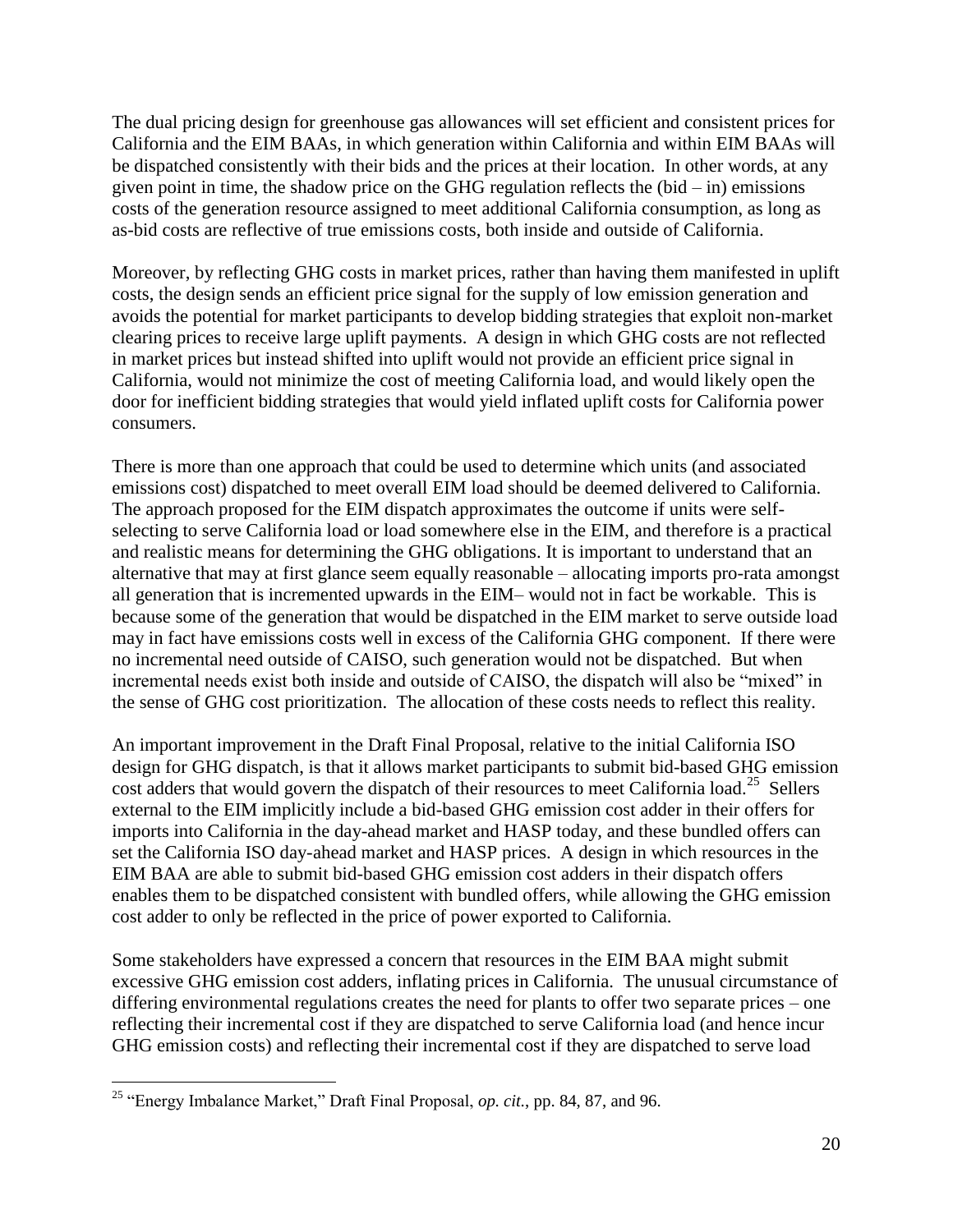elsewhere in the EIM. This design does in effect allow offers to vary depending upon the location of the buyer whose load they are deemed to be dispatched to meet. We have a few observations to add to this, however.

First, this ability to offer separate prices depending on whether a resource is deemed dispatched to meet California load or load elsewhere in the WECC is conceptually rooted in the fact that the *costs* of serving load in California will in fact be different, in general. The current proposal would not limit the differences in offers to a pre-determined administrative estimate of the difference in costs, however. Thus, the potential impact of this ability under the GHG regulations for suppliers to offer supply at different prices depends upon the competitiveness of supply offers into California. If the import market into CAISO were fully competitive, the *technical* ability to price-discriminate beyond the cost differences would be made irrelevant by competition. Thus, any potential impacts of the GHG emission cost regulations on the ability to price discriminate between California and other markets depends upon the competitiveness of the import market.

Second, even if the ability to price-discriminate between California and other destinations is present under the GHG regulations, the impacts do not necessarily reduce efficiency. To the extent that assets outside of California would only be willing to provide imports to California if they were able to command a premium price, the price difference will result in more imports than would otherwise be the case.

A third key point is the ability to offer separate prices for power sold into California is not an element of the EIM design but of the GHG regulations and is already the case. Currently all resources outside of California are already able to set the price at which they are willing to offer imports into California at any level they want in the day-ahead and hour-ahead time frames. In RTD, there are virtually no offers from resources external to California because of the current lack of integration of the markets.

Therefore, we conclude that the California ISO design increases the supply of resources available to California relative to the current system and will result in a lower, not higher marginal GHG emission costs. The fundamental point is that any supplier that does not want to sell power into the CAISO under the EIM design, or wants to offer supply only at an extreme price, can already do so today simply by not offering to sell power into the CAISO except at a high price.

# *C. Transition Paths*

The third aspect of the EIM design that we address concerns the best way to implement the EIM.

The California ISO proposes to stage the implementation of the EIM in two ways. First, the CAISO proposes to stagger its initial implementation of the EIM to come roughly six months after 15 minute scheduling and settlements are implemented on the California ISO system (FERC Order 764 compliance). This provides the California ISO time to address any issues that arise with the initial implementation of 15 minute scheduling and pricing.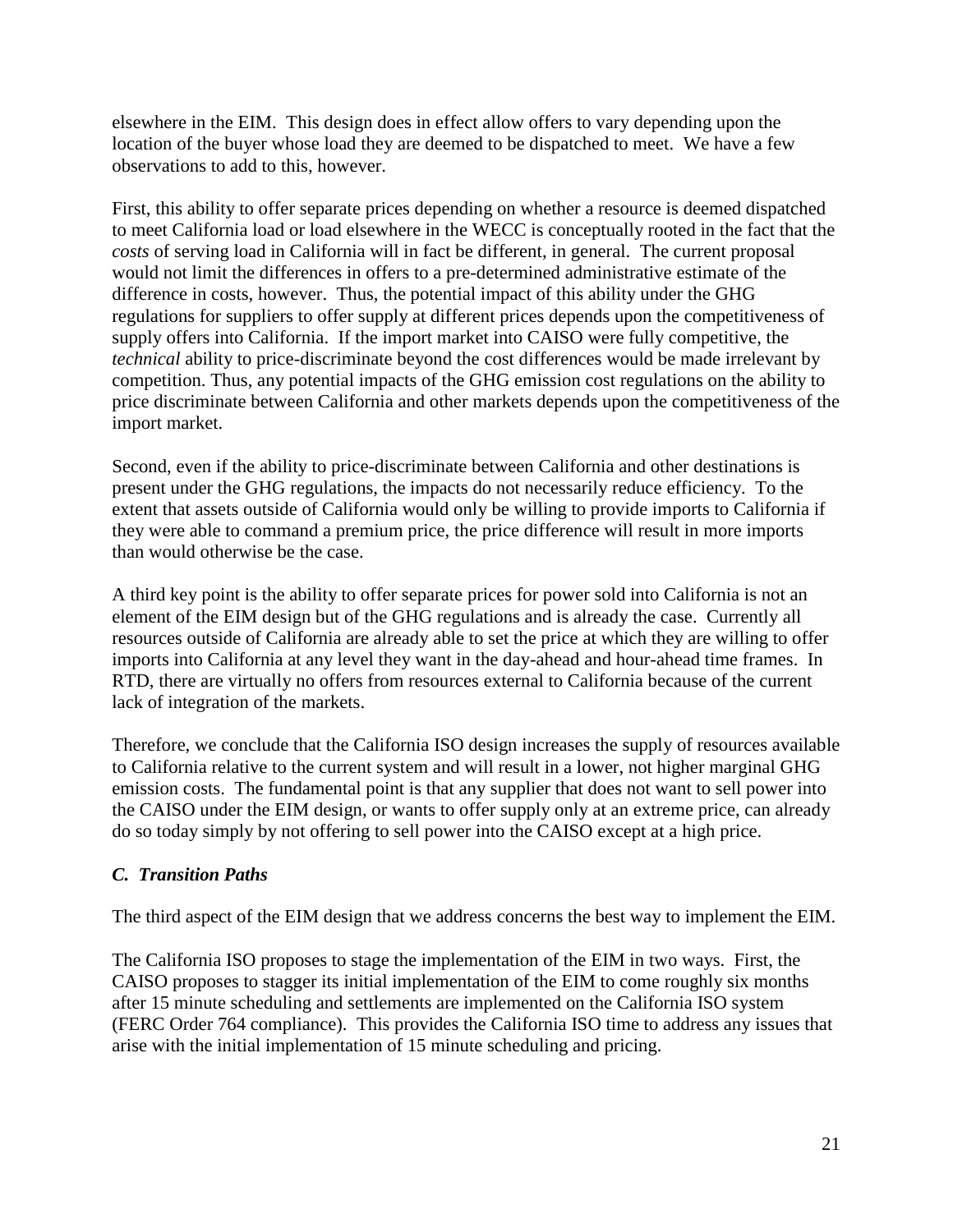Second, the initial EIM implementation will be limited to the PacifiCorp BAAs with what we understand will be only roughly 100 megawatts of transfer capability available between the California ISO and the PacifiCorp BAAs. This will enable the California ISO to identify and correct implementation issues that are not identified in testing, and for operators to gain experience with the EIM design on a system in which relatively little generation is being dispatched between the California ISO and the EIM BAAs.

The California ISO phase-in design avoids spending resources on throwaway software or implementation of interim designs that will require unproductive diversion of CAISO resources to build and fix problems in the interim designs.

There is a potential for the California ISO to add some additional transition steps to its current design if outcomes during testing suggest that such staging would be desirable. For example, if as a result of software testing there are uncertainties at the time EIM goes live regarding the functioning of the interregional congestion pricing embedded in the EIM pricing software, a further transition step could be added. This step would initially operate the EIM market for a short period with 0 MW transfer capability between the California ISO and the PacifiCorp BAA. This would enable the California ISO to confirm that the interregional congestion pricing is operating as intended before beginning to dispatch generation between the BAAs in real-time.

Similarly, if there are uncertainties at the time of EIM go-live regarding issues relating to the operation of the interregional dispatch that are identified during testing, an additional transition step could be provided by starting with an initial transfer capability that is even less than 100 megawatts and if no problems are observed, gradually increasing the transfer capability up to 100 megawatts over a day or so.

A potential advantage of such a staging is that running the market with zero transfer capability could make it easier to diagnose some kinds of software issue affecting congestion pricing if there are no changes in interchange. It is also possible that limiting the amount of interchange could limit the financial impact of a software issue while it is being diagnosed and corrected. However, even if we restrict the net flow between the systems to zero there can still be significant network interactions and cross impacts on congestion that can lead to the problems discussed earlier. Furthermore, these staging approaches could also cut the other way, making it harder to diagnose the existence of a particular software issue because the scheduling limit is always binding. Hence whether either of these transition stages would be desirable depends on the kind of software issues observed during development and testing, and whether their identification would be aided or hindered by either of these steps.

If there are reasons for concern with software issues identified during testing whose identification would benefit from these kind of additional transition steps, these approaches could be utilized without the cost and implementation risk of developing other software.

However, there is no need to decide upon implementing such additional transition steps until and unless issues are identified during testing that make such a course of action worthwhile. In any case, any such additional transition steps should have a duration of days, not weeks or months, unless issues are identified. Running the EIM market in such an extended transition period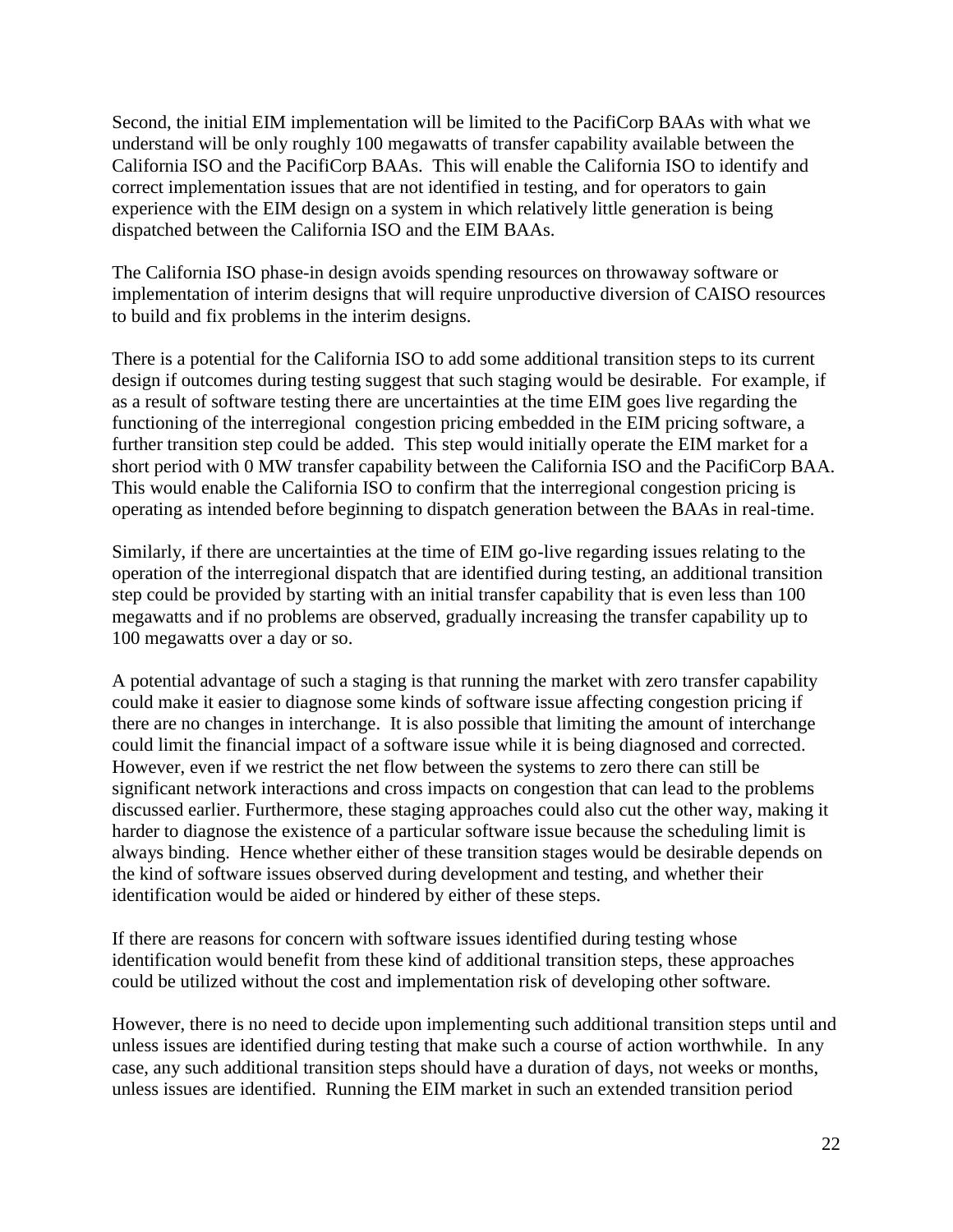would entail incurring the costs of EIM operation while foregoing most of the benefits, which will raise consumer costs. Therefore, this should not be done unless there is a need for it based on software issues observed during development or testing.

If software issues emerge during development and testing over the next year whose diagnosis could be aided by such transition steps, these options can be considered as the implementation date approaches.

Finally, the ISO intends to assess the potential for excessive congestion rent shortfalls or cost shifts during testing prior to go-live, and will incorporate functionality for one potential solution in its market systems that it could potentially activate.

## *D. Market Power Mitigation*

 $\overline{a}$ 

**Introduction.** Under the EIM framework, load serving entities located within the PacifiCorp BAAs and the CAISO, as well as other EIM BAAs in the future, will have more options for purchasing power than they do today. As a general rule, that will mean that there will be more, not less competition, meaning that there will be less, not more, potential for the profitable exercise of market power.<sup>26</sup>

However, in evaluating the potential for the exercise of market power, we also need to take into account other changes accompanying EIM implementation that may create the potential for the exercise of market power in ways that are not relevant today. In particular, in the case of PacifiCorp, it is planned that implementation of the EIM will coincide with changes in the Open Access Transmission Tariff (OATT) under which transmission and balancing services are provided by PacifiCorp. Generally speaking, by transitioning to a real-time balancing framework based on spot markets, the cost of providing balancing services will improve by being reflected in the prices determined in the EIM real-time spot market. In general this should improve efficiency, but there are circumstances in which these changes could in theory create opportunities for the exercise of market power that did not exist under the previous OATT terms.

We focus on three issues. The first concerns the allocation of congestion costs under Sections 33.3 and 33.4 of PacifiCorp's OATT and the potential for these charges to be inflated through the exercise of locational market power on constraints within the PacifiCorp BAAs. The second concerns the pricing of energy for energy imbalance and generator imbalance services under Schedules 4 and 9 of the PacifiCorp OATT, which would be based on EIM locational marginal pricing. There is potential for these prices to be inflated by the exercise of locational market power either on constraints within or connecting into the PacifiCorp BAAs. The third issue concerns the potential for inflation of the prices used to settle economic redispatch of resources

 $26$  In theory, it is possible that the linking of market areas will result in more effective exercise of market power and decreases in market efficiency (see the two market analysis in E. Sauma and S. Oren, "Proactive Planning and Valuation of Transmission Investments in Restructured Electricity Markets," *J. Regulatory Economics*, Vol. 30 (2006), pp. 261-290 ). However, the demand and cost conditions that lead to that result are highly unusual; under randomly selected demand and cost functions, the probability that the linking of market areas will decrease efficiency has only a very small probability in that two market model.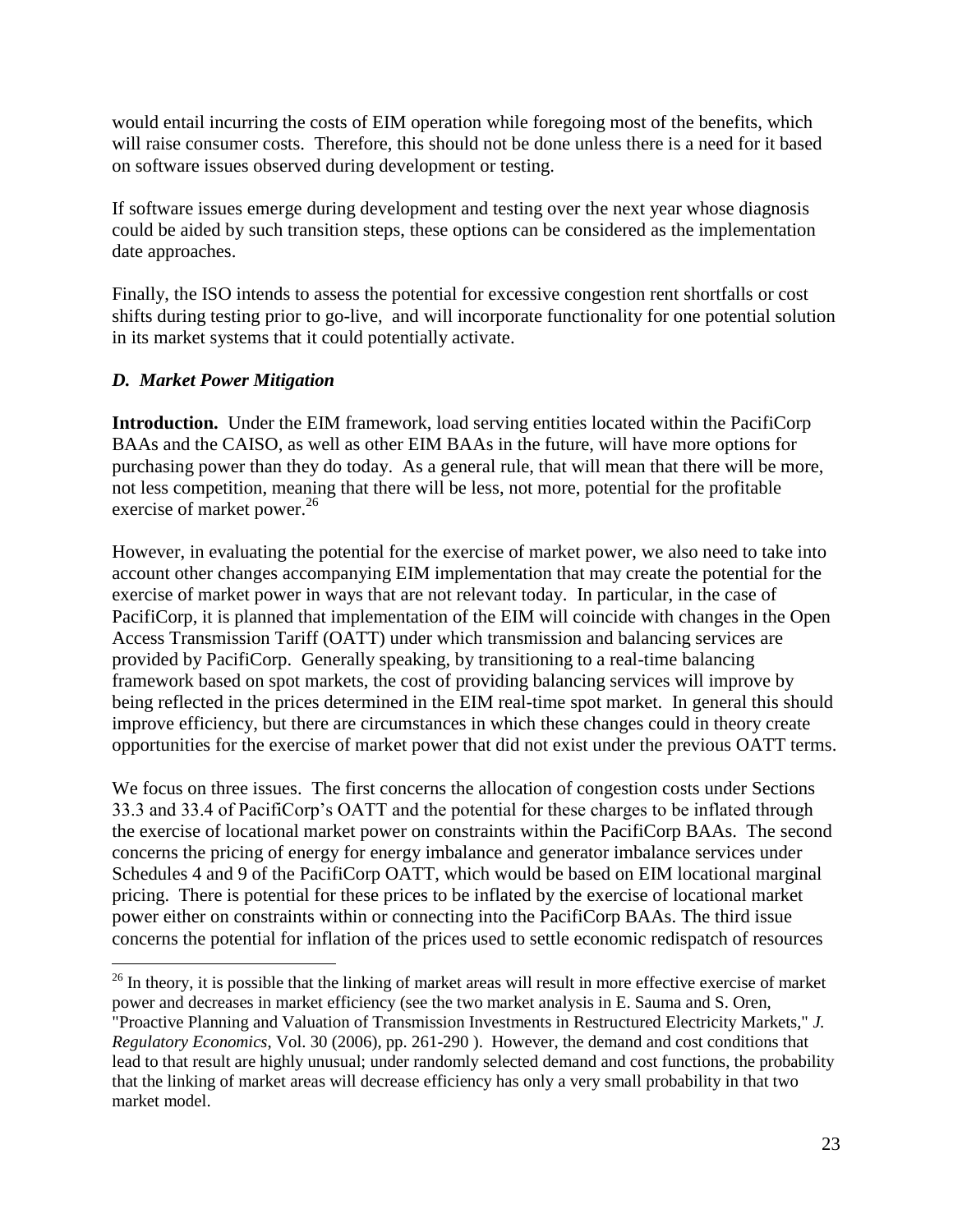that support base schedules. This inflation can occur through the exercise of locational market power either on constraints within the PacifiCorp BAAs or into those BAAs.

Each of these concerns is discussed in some detail below. The EIM design will address the potential for the exercise of market power on constraints internal to the EIM BAAs by applying the California three pivotal supplier test to constraints that are binding in RTUC using the same local market power mitigation methodology that is presently applied to constraints within the California ISO.<sup>27</sup> There is no provision in the published Draft Final Proposal for the application of the three pivotal supplier test when the scheduling limit between the PacifiCorp BAAs or when the scheduling limit between PacifiCorp West and the California ISO are binding in RTUC or in RTD.<sup>28</sup> However, it is our understanding that it has been agreed that the California ISO's locational market power mitigation will also be applied when the scheduling limits between the California ISO and PacifiCorp or between the PacifiCorp BAAs are binding.<sup>29</sup>

**Issue 1: Cost of Relieving Transmission Constraints.** The first concern relates to allocation of congestion costs under the PacifiCorp OATT. Under the current OATT terms for network transmission service within the Pacific Corp BAAs, there are provisions for the transmission provider to redispatch network resources, including PacifiCorp's resources, on a least-cost basis to manage congestion. The OATT also provides for any such redispatch costs to be assigned proportionately to network customers based on hourly load at the monthly peak.<sup>30</sup>

It is not clear to us how these provisions will be applied under the EIM.<sup>31</sup> To the extent that some component of real-time redispatch costs (including congestion rent shortfalls) are based on EIM real-time prices, it will be important to make sure that those real-time prices are not unduly impacted by the exercise of market power within the PacifiCorp BAAs. For example, while EIM participants will be hedged against real-time congestion charges in meeting their load through their base schedules, they would still be exposed to excessive charges for congestion if base schedules are collectively infeasible and the redispatch costs needed to support the base schedules are inflated by potentially extreme offer prices by resources possessing locational market power.

While we need to understand more clearly what is intended, it appears that the EIM proposal will address the potential for inflated congestion costs due to the exercise of locational market power within EIM BAAs. The application of the CAISO local market power mitigation procedure will first use the three pivotal supplier test to identify situations in which there is a potential for the exercise of locational market power that could inflate these redispatch costs, followed by application of the current mitigation design to those offers.

 $\overline{a}$ <sup>27</sup> See California ISO, "Energy Imbalance Market," Draft Final Proposal, *op. cit.*, pp. 27-28.

<sup>&</sup>lt;sup>28</sup> *Ibid.*, p. 27, "Real-time LMPM procedures will be applied separately within each BAA...".

<sup>29</sup> Department of Market Monitoring Comments, *op. cit.*, Footnote 2.

<sup>&</sup>lt;sup>30</sup> PacifiCorp Open Access Transmission Tariff, Sections 33.3 and 33.4, pp. 107-108.

<sup>&</sup>lt;sup>31</sup> This subject does not appear to be covered in "PacifiCorp's Energy Imbalance Market Entity Proposal," September 13, 2013.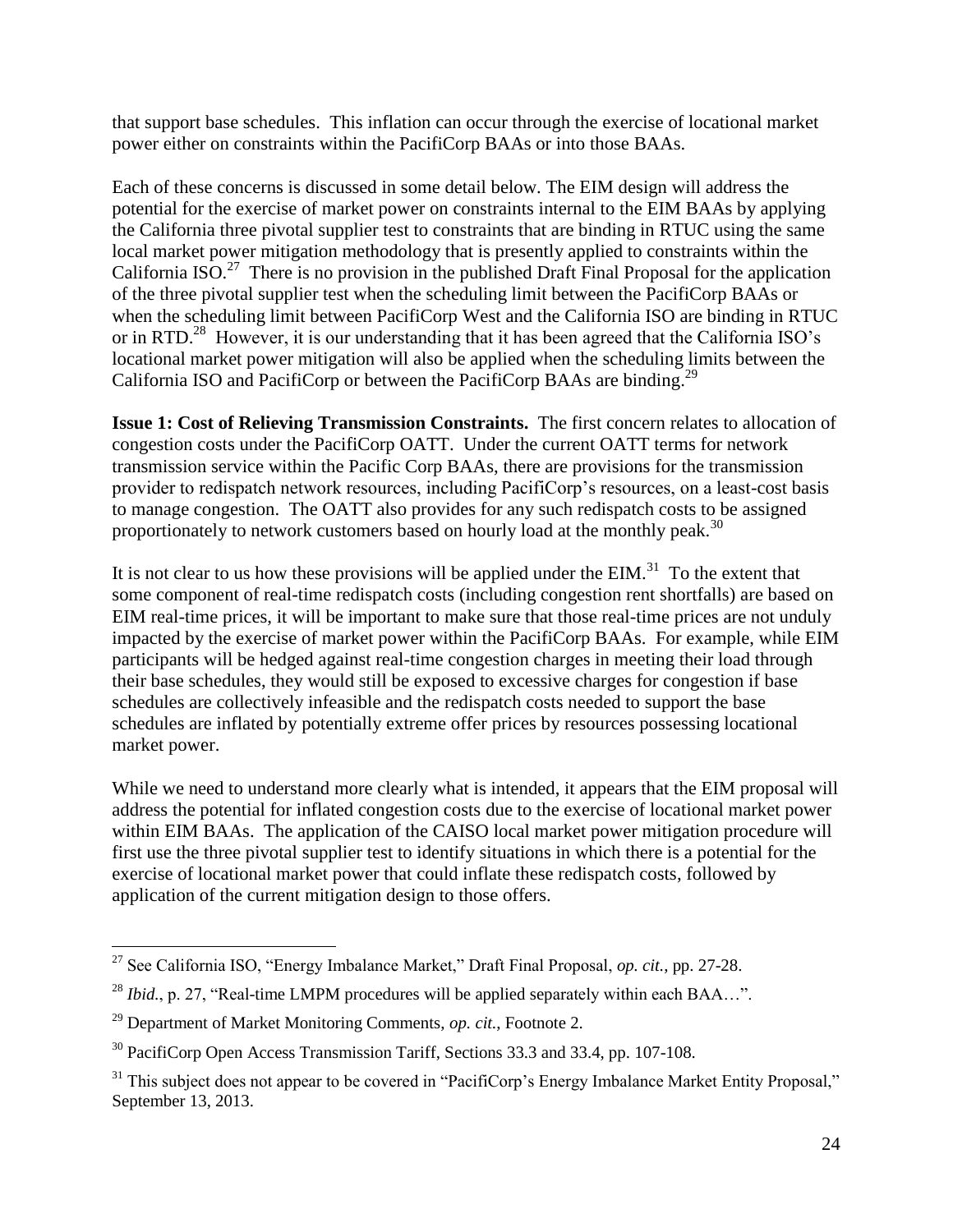**Issue 2: Energy and Generator Imbalance Service.** PacifiCorp proposes to price Energy Imbalance Service and Generator Imbalance Service under its OATT using the EIM real-time prices.<sup>32</sup> In the case of load serving entities within the PacifiCorp BAAs, this imbalance energy is the difference between (a) their real-time load and (b) the sum of their generation output and scheduled interchange. In the case of generators located within the PacifiCorp BAAs, it is instead the difference between their schedule and their actual real-time output. For example, a wind generator located in PacifiCorp West might be selling power to a customer located in another balancing authority area using an hourly transaction. It would buy and sell imbalance energy from PacifiCorp to make up the difference between its schedule and its actual real-time output.

At present, the PacifiCorp OATT provides for monthly netting of deviations within 2 megawatts or 1.5% of schedule. The monthly total is settled financially using an hourly proxy price based on day-ahead bilateral prices at four trading points: COB, Four Corners, Mid-C and Palo Verde.<sup>33</sup> Deviations outside this band are settled at 110 or 125% of the hourly proxy for under scheduling and at 90% and 75% of the hourly proxy for over-scheduling. It is not clear whether the provisions for deviations outside the band will continue to be in effect or whether they will be replaced by the penalties under the EIM design for over- and under-scheduling. The over- and under-scheduling charges proposed by the California ISO have wider bands (5 and 10%, rather than 1.5% and 7.5%) but higher penalties (125% and 200% for under-scheduling, versus PacifiCorp's 110 and 125%, and 75% and 50% for overscheduling, versus PacifiCorp's 90% and  $75\%$ ).<sup>34</sup>

As noted above, it is proposed that under the EIM, this index-based pricing would be replaced with market-based pricing, with imbalance energy priced in the California ISO EIM market at nodal prices (locational marginal prices, LMPs). In a competitive market, this change would enhance efficiency as it would much better relate the price of imbalance energy to its actual cost. While the current index-based method is not an reasonable approximation given the lack of realtime spot prices, it is based on day-ahead rather than real-time prices and on flat 16 hour average on-peak prices and 8 hour off-peak prices. However, because the current indices are based on multi-hour block transaction prices at locations external to the PacifiCorp transmission system, they are not subject to any possible exercise of locational market power by PacifiCorp. This will not necessarily be the case if these index prices are replaced by EIM LMP prices within the PacifiCorp BAAs.

While resources within the PacifiCorp BAAs will have to compete with resources located in adjacent regions that can provide supply to support base schedules through hourly interchange transactions (and perhaps 15 minute transactions under FERC Order 764), this will not be the case in the time frame of the 5 minute real-time dispatch.<sup>35</sup> Within this shorter time frame, the

<sup>32</sup> See *ibid.,* Section X.3, pp. 27-28.

 $33$  See PacifiCorp Open Access Transmission Tariff, Schedule 4, pp. 209-210.

<sup>34</sup> See California ISO, "Energy Imbalance Market," Draft Final Proposal, *op. cit.*, pp. 38-40.

<sup>&</sup>lt;sup>35</sup> The competitiveness of external resources in the 15 minute market depends on whether price-base offers that sink in the PacifiCorp BAAs will be considered by PacifiCorp in the 15 minute timeframe,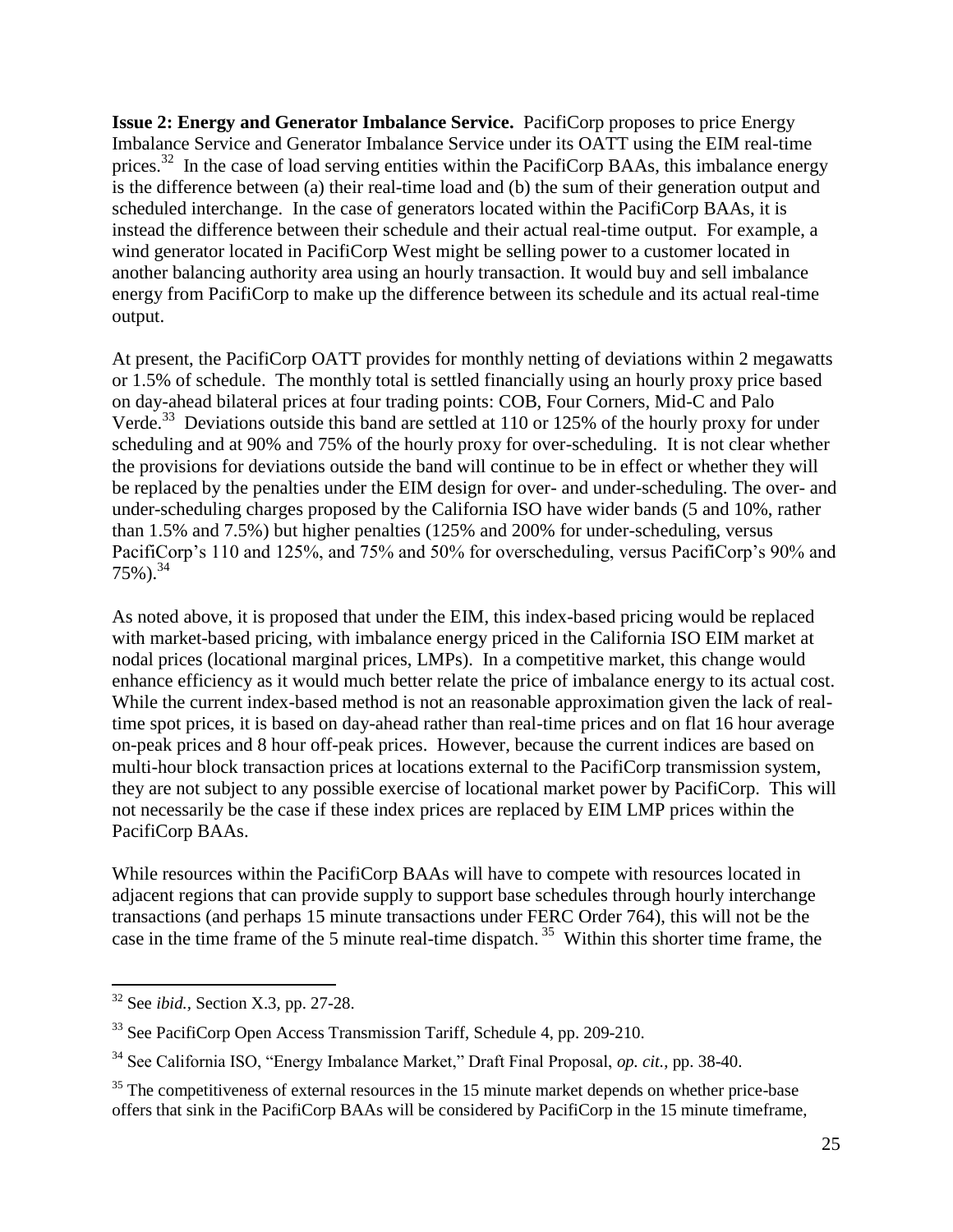only resources available to meet deviations will be those located within the EIM, both those within the California ISO and those within the PacifiCorp BAAs.

The energy imbalance market can generally be presumed to be competitive in these 15 and 5 minute timeframes when the scheduling limits between the California ISO and the PacifiCorp BAAs are not binding, as imbalances within the PacifiCorp balancing authority areas could be met with generation within the California ISO as well as the local balancing authority area.<sup>36</sup> However, this presumption would not apply when the scheduling limits are binding. When the scheduling limit between the California ISO and PacifiCorp West is binding for imports into PacifiCorp West, the only resources able to meet upward load deviations (real-time load in excess of the hourly base schedule) will be resources within the PacifiCorp BAAs. Moreover, since it is our understanding that the EIM scheduling limit from PacifiCorp West into PacifiCorp East will apparently initially be zero, the only resources able to meet upward load deviations in PacifiCorp East will be resources located within that area (including those supporting export schedules into PacifiCorp West that could be dispatched down in real-time).

PacifiCorp's Triennial market power update, filed this past summer, shows 1708 megawatts of non-affiliate generating capacity in PacifiCorp East and 237 megawatts of non-affiliate generating capacity in PacifiCorp West.<sup>37</sup> While this is a substantial amount of generating capacity to cover the real-time deviations of relatively small amounts of non-native load in these  $B\overline{A}As$ ,<sup>38</sup> the availability of this generation to be dispatched up in real time is unclear. For instance, we do not know how much of this generating capacity would be baseload generation that is typically fully committed to meet hour-ahead schedules, such as low-cost coal or run-ofriver hydro, and how much would be typically available to incremented upwards.<sup>39</sup> It is also possible that some of this generation would be wind generation that could not be dispatched to meet imbalances.

While it is unclear whether there is enough capacity available for dispatch within the PacifiCorp BAAs to constrain the exercise of market power by PacifiCorp when the scheduling limits are binding, it is also uncertain whether it is likely that these import scheduling limits would often

which we understand they are not intending to do. If that is the situation, resources from external regions could only compete in the hourly timeframe.

 $\overline{a}$ 

 $36$  There are two qualifications to this generalization. First, it is possible that the scheduling limit with the California ISO would be non-binding on imports but that other transmission constraints within the California ISO would limit the set of resources that could be dispatched on the margin to meet imbalances within the PacifiCorp balancing authority areas. Second, anytime that the GHG cost spread between the California ISO and the EIM balancing authority areas is large, the cost of imbalances met from generation within the California ISO would exceed the competitive price within the EIM balancing authority areas. Thus, even though imports from the California ISO would constrain the exercise of market power PacifiCorp within the PacifiCorp balancing authority areas, the GHG costs could render this a loose constraint.

<sup>37</sup> See Affidavit of Rodney Frame, Docket No. ER10-3246, Attachments 6 and 7, June 28, 2013.

<sup>38</sup> Wholesale peak load of 593 megawatts in PacifiCorp East and 721 megawatts in PacifiCorp West.

<sup>39</sup> We attempted to access the working papers to PacifiCorp's Triennial filing to see what these resources are, but could not obtain access to them as they are all non-public.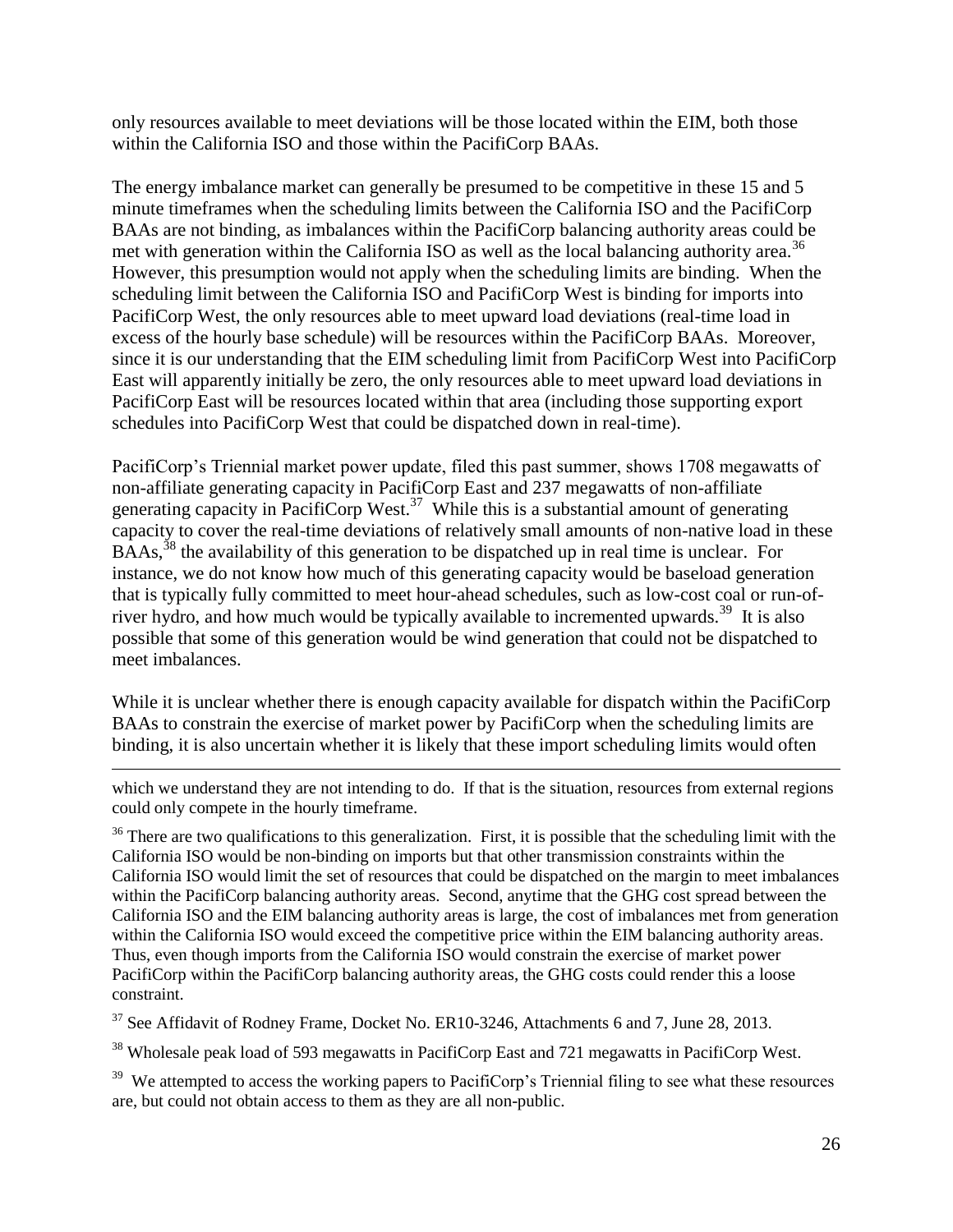bind. PacifiCorp could in theory force the scheduling limits on imports to bind by raising its offer prices for its generation with the PacifiCorp BAAs. However, it is unclear whether it could plausibly be profitable for PacifiCorp to raise its offer prices so that these imports constraints would bind in order to sell a few megawatts of balancing energy at inflated prices. The factors that would tend to make such an attempt to exercise market power unprofitable are discussed below, first for PacifiCorp West, then for PacifiCorp East.

*PacifiCorp West.*In the case of PacifiCorp West, raising its offer prices enough to cause the scheduling limit on imports to bind would entail:

- a) Foregoing any profits from using low cost generation within PacifiCorp West to support exports into the California ISO.
- b) Replacing PacifiCorp generation within PacifiCorp West with roughly 100 megawatts of imports from the California ISO (plus paying the congestion rents, depending on who gets them, see item (d) below). This would be particularly expensive when the California ISO price spikes in real-time and PacifiCorp would buy 100 megawatts of power at that high price, with the price paid by PacifiCorp capped only by the high bids it submitted, instead of meeting 100-200 megawatts of its load with its own generation.
- c) At times purchasing power to meet PacifiCorp imbalances from load serving entities within PacifiCorp West at the inflated price.
- d) Generation of large real-time congestion rents on the scheduling limit between the CAISO and PacifiCorp, resulting from the high bidding strategy and congestion on imports into PacifiCorp. A crucial question is: who would get this money? If these congestion rents on the scheduling limit are distributed to EIM load on a load-ratio-share basis, PacifiCorp would be paying this premium to make the interface bind and most of the money would be flowing to CAISO transmission customers.<sup>40</sup> This cost would likely hugely swamp any revenues on a few megawatts of imbalance energy sold to others. It is hard to see how this could be profitable even with only 100 megawatts of scheduling capacity unless most or all of the congestion rents on the BAA scheduling limits flowed to PacifiCorp. In our opinion, the more transfer capability there is, the more hopelessly unprofitable such an attempt to exercise market power would be. However, at this point it has not been determined how real-time congestion rents on scheduling limit constraints between BAAs are intended to be allocated.

Would there be enough imbalance energy sales within the PacifiCorp BAAs for the increased profits on these sales to offset these other costs and foregone profits? One way to reduce the cost of this strategy for exercising market power would be to try to guess the CAISO price and set the PacifiCorp base schedules so that the 100 megawatt of power purchased would likely be cheaper than the PacifiCorp generation backed down. Another way to reduce the losses from this

<sup>&</sup>lt;sup>40</sup> It does not appear that the Draft Final Proposal addresses the allocation of congestion rent shortfalls or surpluses on the scheduling limits between balancing authority areas, versus constraints within them. The discussion of the BAA real-time congestion balancing account consistently refers to "constraints in each BAA," see California ISO, "Energy Imbalance Market," Draft Final Proposal, *op. cit.*, Section 3.7.8.2, pp. 68-70.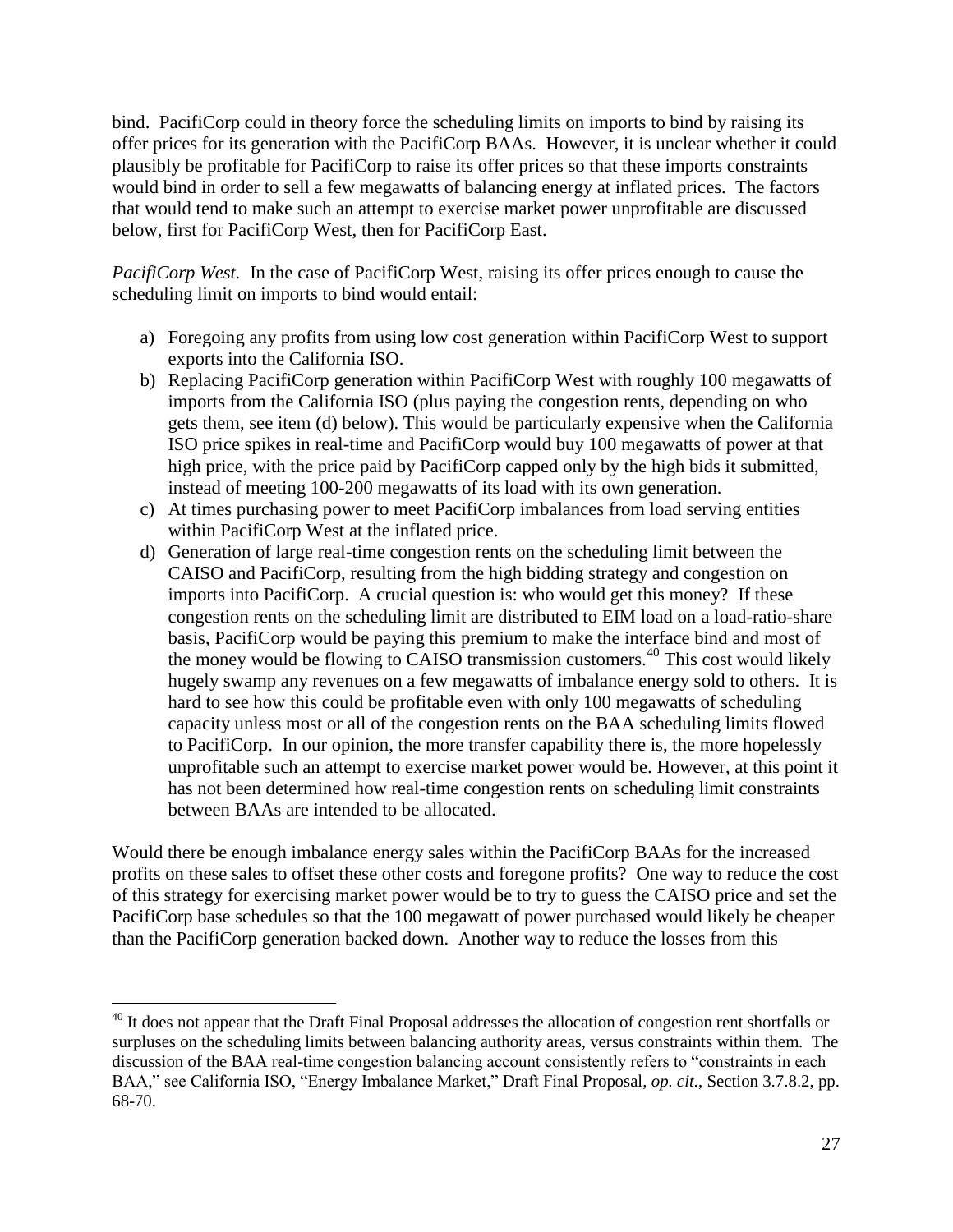strategy would be trying to anticipate when the CAISO price would likely be higher than PacifiCorp's costs and switch the high offer strategy off. It is not clear that either would be easy.

An evaluation of the potential for the exercise of market power in the supply of energy or generator imbalance services in PacifiCorp West is made somewhat more complex by the impact of GHG compliance costs, which would act as a tariff on exports from the California ISO to PacifiCorp West, even when the scheduling constraint is not binding. The potential existence of this "tariff" would not by itself enable large uncompetitive increases in offer prices for energy, because the increase in offer prices would be capped by the GHG emission cost margin. However, the existence of this emission cost margin could enable PacifiCorp to realize small mark-ups over incremental cost of these sales, without losing potential profits on export sales to California, and without losing sales to imports from California.

This possibility is illustrated by the following example. Suppose that the cost of GHG compliance is \$20 per MWh on the margin, so that the California ISO price would exceed the competitive PacifiCorp price by \$20. PacifiCorp could in theory exercise market power in the imbalance markets within the BAAs by lowering its GHG emission cost bid to a very low value and raising its incremental energy bids of resources within the PacifiCorp BAAs by an offsetting amount. In essence, this strategy would raise the level of prices within the PacifiCorp BAAs to just under the level of prices in the California ISO market, without forgoing exports into the California ISO or attracting imports from the California ISO.

This design for the exercise of market power would not be easy to actually implement because PacifiCorp would need to guess the real-time market clearing price in the CAISO, including the GHG cost premium, and offer incremental energy at just under this price. In addition, the potential for the exercise of market power would be capped by the GHG premium. Hence this strategy would not permit PacifiCorp to charge, say, a \$500/MWh premium over the competitive price, but PacifiCorp could potentially gain around \$5-10 per MWh in extra margin on energy and generator imbalance services.

This strategy would avoid giving up profits on exports, because the cost of power delivered into California would be unchanged (the GHG cost bid would be artificially low and the energy offer price artificially high) and would also avoid losing profits on imports from the California ISO. Hence, this strategy has the potential to be profitable in circumstances in which strategies that would raise energy prices throughout the PacifiCorp BAAs by more than the GHG emission cost margin would be unprofitable. This bidding strategy would also be somewhat less obvious, as the market monitor would just observe a smaller GHG emission cost margin between PacifiCorp and the California ISO than would otherwise be the case. Incremental offers would vary from interval to interval in a manner related to California ISO prices rather than their costs, but this might not be easy to distinguish from offer prices varying with the opportunity cost of sales outside the California ISO, which might also tend to follow expected California ISO prices net of GHG emission costs.

However, this strategy for exercising market power would still be vulnerable to small amounts of generation overscheduling by load serving entities within the PacifiCorp BAAs so they could sell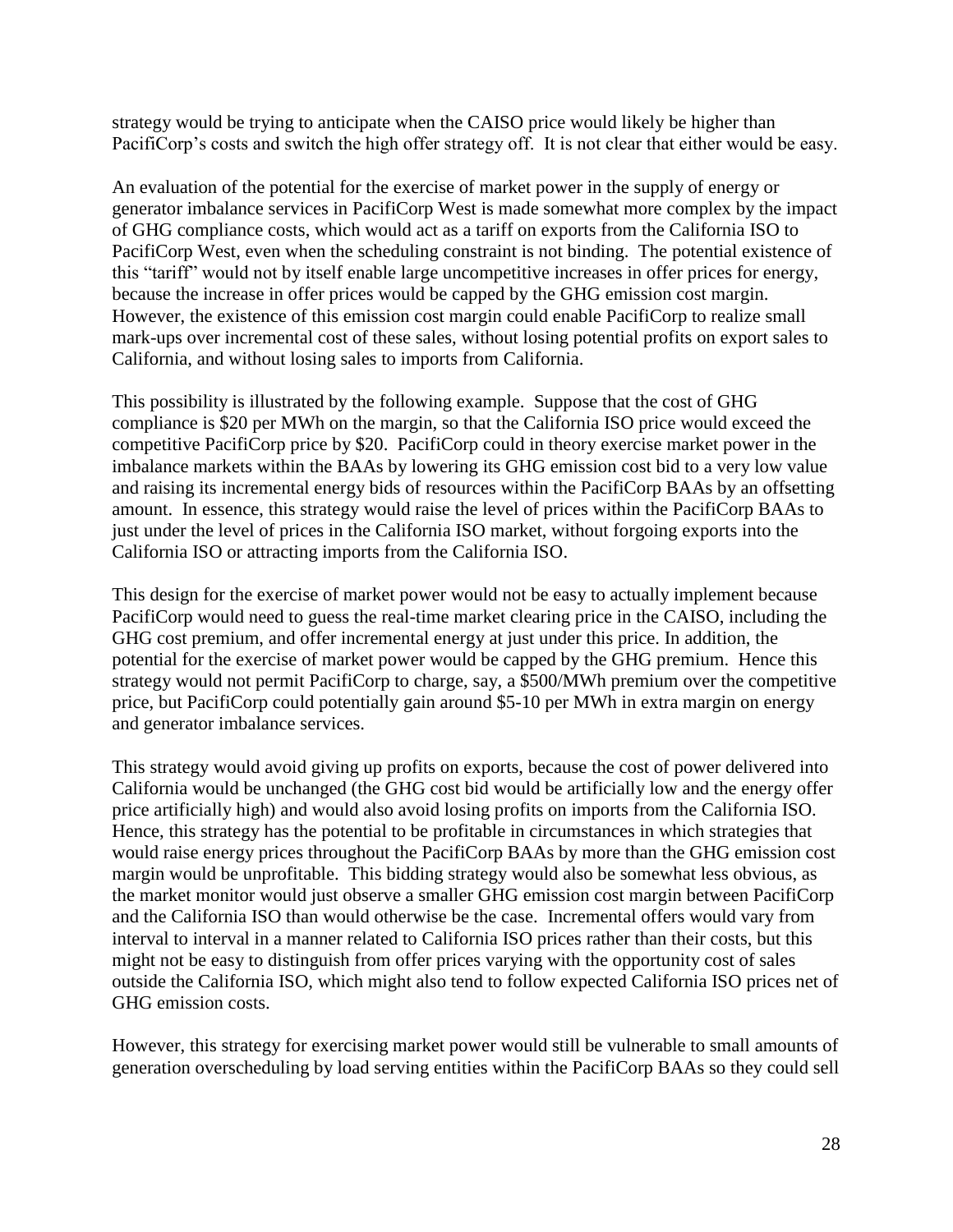their imbalances to PacifiCorp and to generators within the PacifiCorp BAAs, leaving a few megawatts unscheduled so they could sell them in the EIM market in real time.

*PacifiCorp East.* The case of PacifiCorp East is slightly different because of the lack of EIM import capability and the generally lower cost of resources there. Therefore, raising offer prices and causing the scheduling limit on exports (which we understand would be 0 MW from PacifiCorp West into PacifiCorp East and also 0 MW from the California ISO) would entail the following:

- a) Foregoing any profits from using low cost generation within PacifiCorp East to meet load within PacifiCorp West or to support exports into the California  $ISO^{4}$  and
- b) At times purchasing power to meet PacifiCorp imbalances from load serving entities within PacifiCorp West at the inflated price. $42$

Moreover, if PacifiCorp attempted to exercise market power in this manner on an ongoing basis, this would incent load serving entities within PacifiCorp East to schedule imports slightly in excess of their expected load, the increase serving to either reduce their purchases from PacifiCorp at the high price and/or to increase their sales to PacifiCorp any time its load exceeded its base schedule.<sup>43</sup>

In addition, such an ongoing effort to exercise market power in PacifiCorp East would likely induce resource owners in that BAA to set their hour-ahead schedules to leave a small amount of spare capacity available on their resources to be dispatched into the EIM in real-time.<sup>44</sup> Given the apparently huge amount of third party capacity in PacifiCorp East (1708 megawatts according to the market based rate filing), it is not clear how such an ongoing effort to exercise market power could be successful in PacifiCorp East unless there is some factor limiting the ability of these resource owners to offer their power into the EIM.

 $\overline{a}$ <sup>41</sup> If power was being exported from PacifiCorp East into other regions within the EIM and all undispatched generation within PacifiCorp East was offered at very high prices, then an increase in load within PacifiCorp East would not be met by dispatching up generation within PacifiCorp East. It would instead be met by dispatching up generation elsewhere in the EIM and reducing exports from PacifiCorp East. This would cause the real-time imbalance price in the PacifiCorp West to equal the price, adjusted for losses, elsewhere in the EIM. Hence, exports into the EIM from PacifiCorp East would need to be reduced to zero in order to raise real-time imbalance prices with PacifiCorp East.

 $42$  PacifiCorp upward load deviations would normally be met with its own generation, so even if it paid a high real-time price, it would be paying the price to itself. However, if the load serving entities within the PacifiCorp balancing authority areas had a downward deviation at the same time, then PacifiCorp would purchase part of their imbalance from the load serving entity at the inflated price.

<sup>&</sup>lt;sup>43</sup> The profitability of this strategy would be reduced if it required purchasing additional transmission service.

<sup>&</sup>lt;sup>44</sup> The profitability of this strategy would also be dampened to the extent that it required the purchase of additional transmission service. The total exports would not increase, so additional transmission service would only be required if the transmission service used to support the exports could not be used to sell power into the EIM.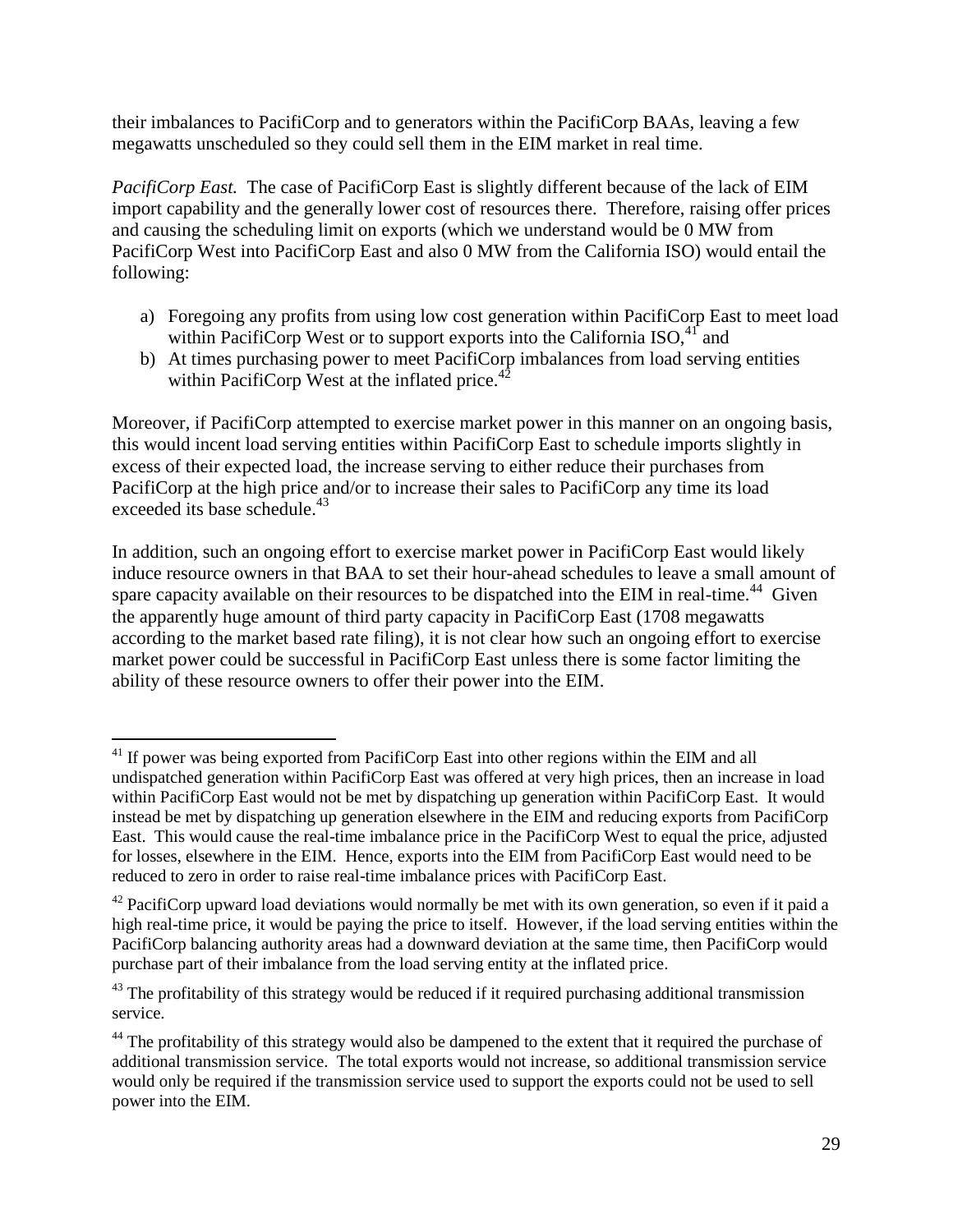**Issue 3: Redispatch of Base Schedules.** The third concern relates to the economic redispatch of generation that supports base schedules. Under the EIM, deviations from base schedules will be settled at real-time LMPs. Hence generation would be economically redispatched between base schedules and other resources, with the settlement prices potentially reflecting the impact of transmission congestion. No load serving entity would be exposed to congestion charges for real-time imbalances if it served its load using its base schedules, as such an entity would have no real-time deviations. There would, however, be a potential for inflated bids from resources within the EIM BAAs to somewhat reduce the benefits from dispatching down high cost resources in the base schedules in real-time and replacing them with lower cost resources. However, the potential profits would be capped at the difference between the cost of the high cost resource in the base schedule and the cost of the PacifiCorp resource that could replace it.

The inflated bids could be a result of either locational market power on constraints within the BAAs or as market power within the BAAs as a result of binding scheduling limits on imports into the BAAs. This third concern is very similar to the second concern in terms of the factors potentially limiting the exercise of market power with the additional consideration that any exercise of market power could only inflate costs up to the cost of the resources included in the base schedule.

**Addressing Market Power within the PacifiCorp Balancing Authority Areas.** Given, on the one hand, the potential for the exercise of market power in the imbalance energy market within the PacifiCorp BAAs following implementation, and, on the other hand, the considerable uncertainty over whether such an exercise of market power could possibly be profitable, there are three general courses that could be taken:

- a) Use existing California ISO software to apply market power mitigation. This could be triggered either when scheduling limits on real-time imports from EIM into one or more of the PacifiCorp BAAs bind, or only when those limits bind and those interfaces fail a three pivotal supplier test.
- b) Develop customized software tailored to the PacifiCorp market structure that would mitigate offer prices of resources located within one or more PacifiCorp BAAs when the exercise of market power was potentially profitable; or
- c) Require PacifiCorp to sell imbalance power at a real-time price calculated setting the shadow price of scheduling constraints in the import direction to zero.

As explained above, it is our understanding that the California ISO proposes to apply the first approach using the three pivotal supplier test at the time of EIM start-up, with the possibility of making adjustments after there is some experience with the actual operation of the EIM market.<sup>45</sup> If PacifiCorp would fail the three pivotal supplier test any time one of the scheduling constraints is binding, there would be no difference between the three pivotal supplier trigger and the import constraint trigger. This approach might impose offer price mitigation at some times when it is not appropriate relative to other approaches. But the software implementation costs would be much lower, as the procedures could be implemented largely with existing software capability. If mitigation were triggered, both approaches require accurate measures of hydro generation

<sup>45</sup> Department of Market Monitoring Comments, *op. cit.,* Footnote 2.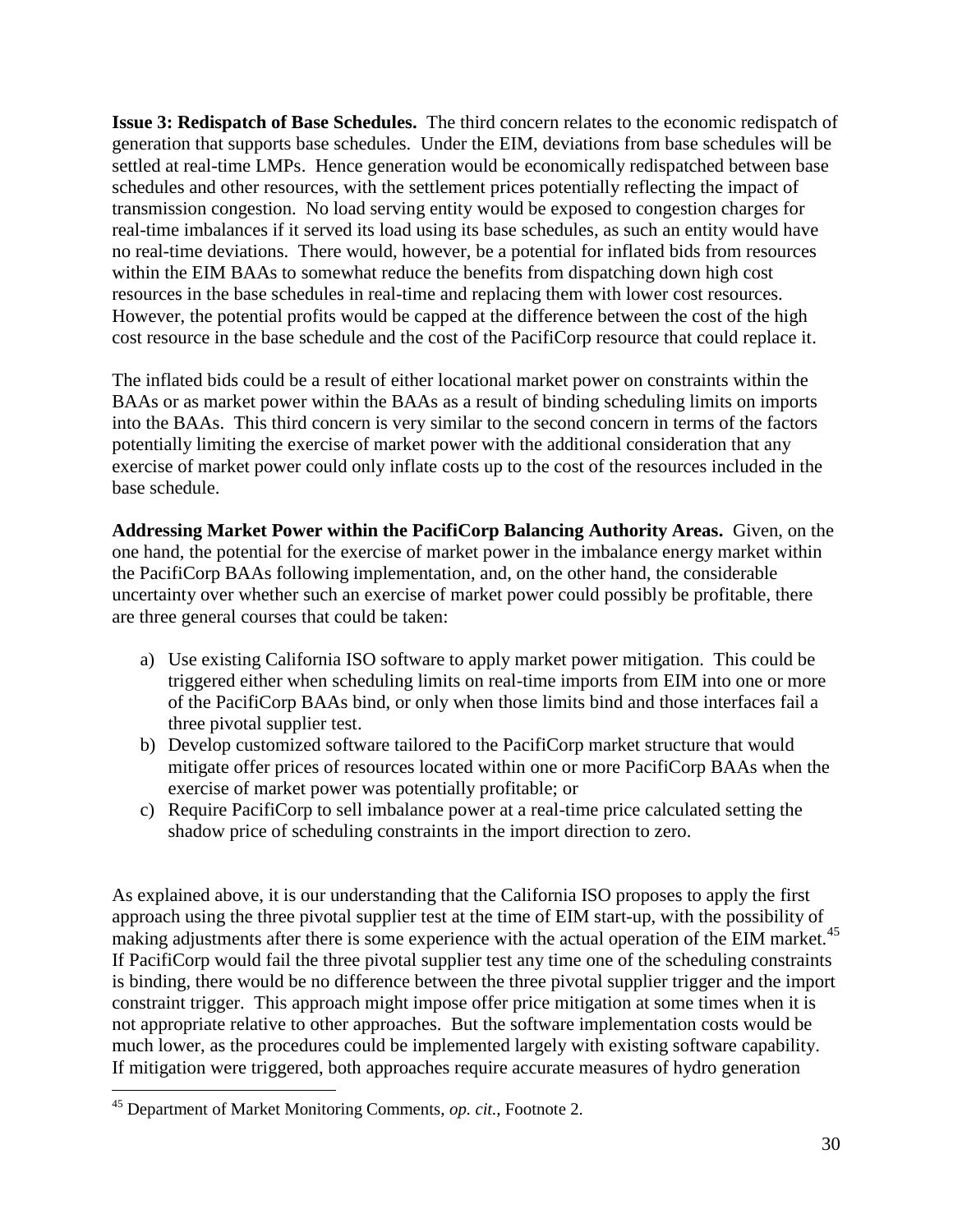opportunity costs to avoid inefficiently shuffling the relative dispatch order between energylimited hydro and non-hydro resources.

The second approach would perhaps minimize the unnecessary application of offer price mitigation but could entail devoting significant resources to developing software that might almost never be used.

The third approach would be similar to the first in terms of the trigger for its application, as it would be relevant only when the import constraints bind. It would not mitigate offer prices, however, just the charges of the balancing authority area operator. In this way it would avoid potentially inefficient shuffling of the dispatch order and reduce the need to develop accurate opportunity cost measures for hydro generation. On the other hand, it could impose cost shifts if conditions lead to frequently binding import constraints and high incremental costs within the EIM BAAs.

We support the first approach, given its implementation advantages, together with its consistency with local market power mitigation procedures already in place in the California ISO footprint.

**Market Power Summary.** In summary, the market power implications of the EIM are almost completely centered on the non-CAISO areas of the EIM, and are quite difficult to predict at this stage. The apparent change in the terms of PacifiCorps OATT *might* create incentives to exercise market power, and such exercise *might* be possible on a system level. However, there are several institutional and structural factors that appear to mitigate the potential profitability of any system-wide market power strategy. The potential is plausible enough that we believe it is appropriate that the EIM stand ready to impose mitigation, and that it be able to do so on interties between EIM areas as well as on constraints interior to each BAA. Our sense is that, in the absence of significant market power, such potential mitigation would rarely be triggered, and therefore be relatively innocuous. However, this should be monitored closely and if mitigaiton is viewed to be inefficient, other course such as suggested here should be considered.

#### **3. Conclusion**

This is a very important initiative. Expanding the geographic scope of real-time dispatch has the potential to improve market efficiency and lower costs to consumers, in part because the realtime dispatch will be better able to take advantage of the spatial diversity of variable renewable production. This is particularly important in the WECC, with the planned rapid expansion of solar and wind resources in the next decade. Furthermore, expanding the balancing market also increases the pool of energy resources that can be dispatched to balance the inherent variability and uncertainty of renewable resources output. The larger the geographic region that can be successfully integrated, the greater these benefits are likely to be. Indeed, in principle, the benefits of market enlargement from the standpoint of accommodating variations in renewable output may rise sharply with the geographic scope of the integrated region.

We strongly support these efforts. In this opinion, we have chosen to focus on four areas that we see as both important issues relevant to the immediate task of integration with the PacifiCorp